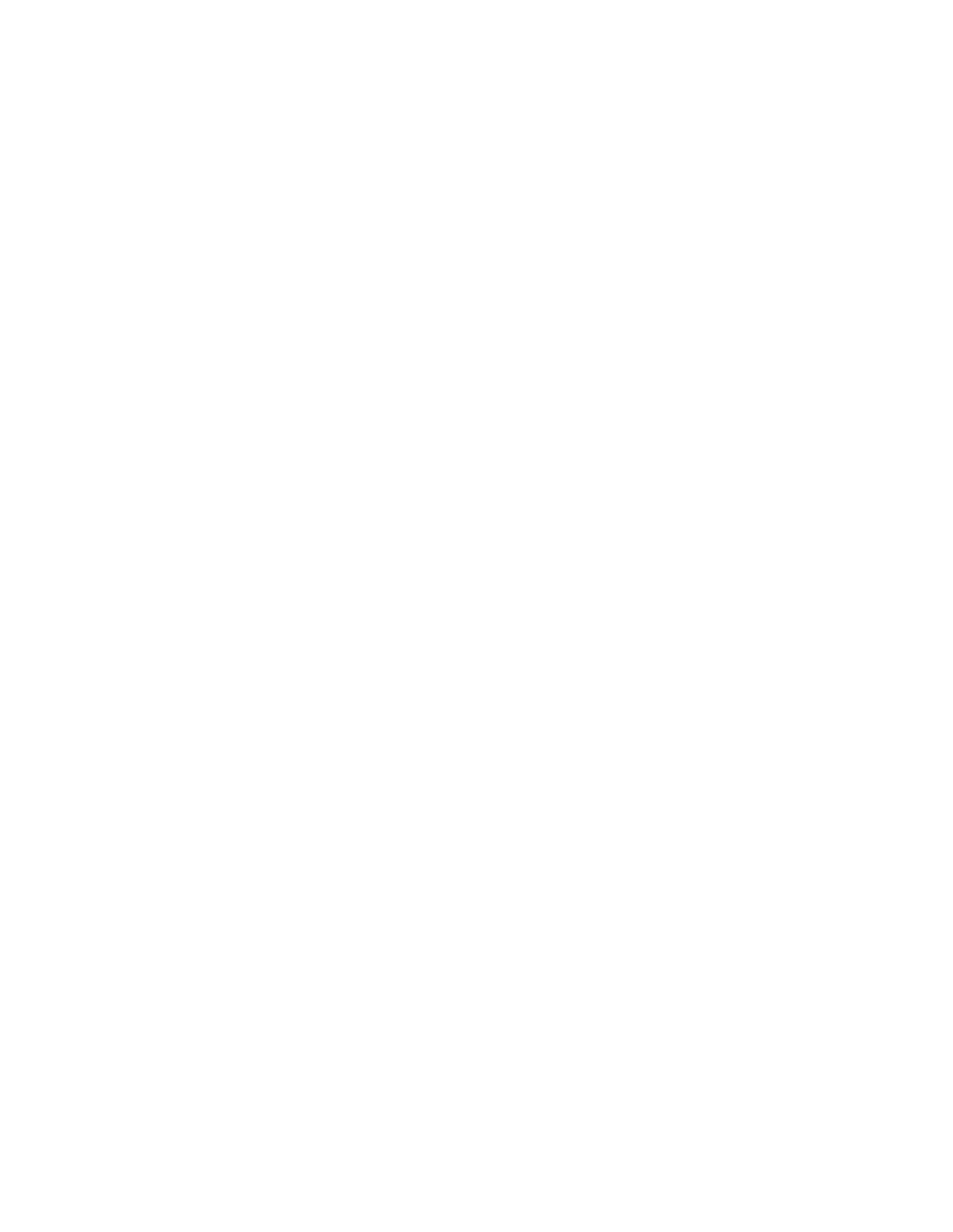

The Government Finance Officers Association of the United States and Canada (GFOA) presented a Distinguished Budget Presentation Award to Pierce County, Washington for its annual budget for the fiscal year beginning January 1, 2008. In order to receive this award, a governmental unit must publish a budget document that meets program criteria as a policy document, an operations guide, a financial plan, and a communications device.

This award is valid for a period of one year only. We believe our current budget continues to conform to program requirements, and we are submitting it to GFOA to determine its eligibility for another award.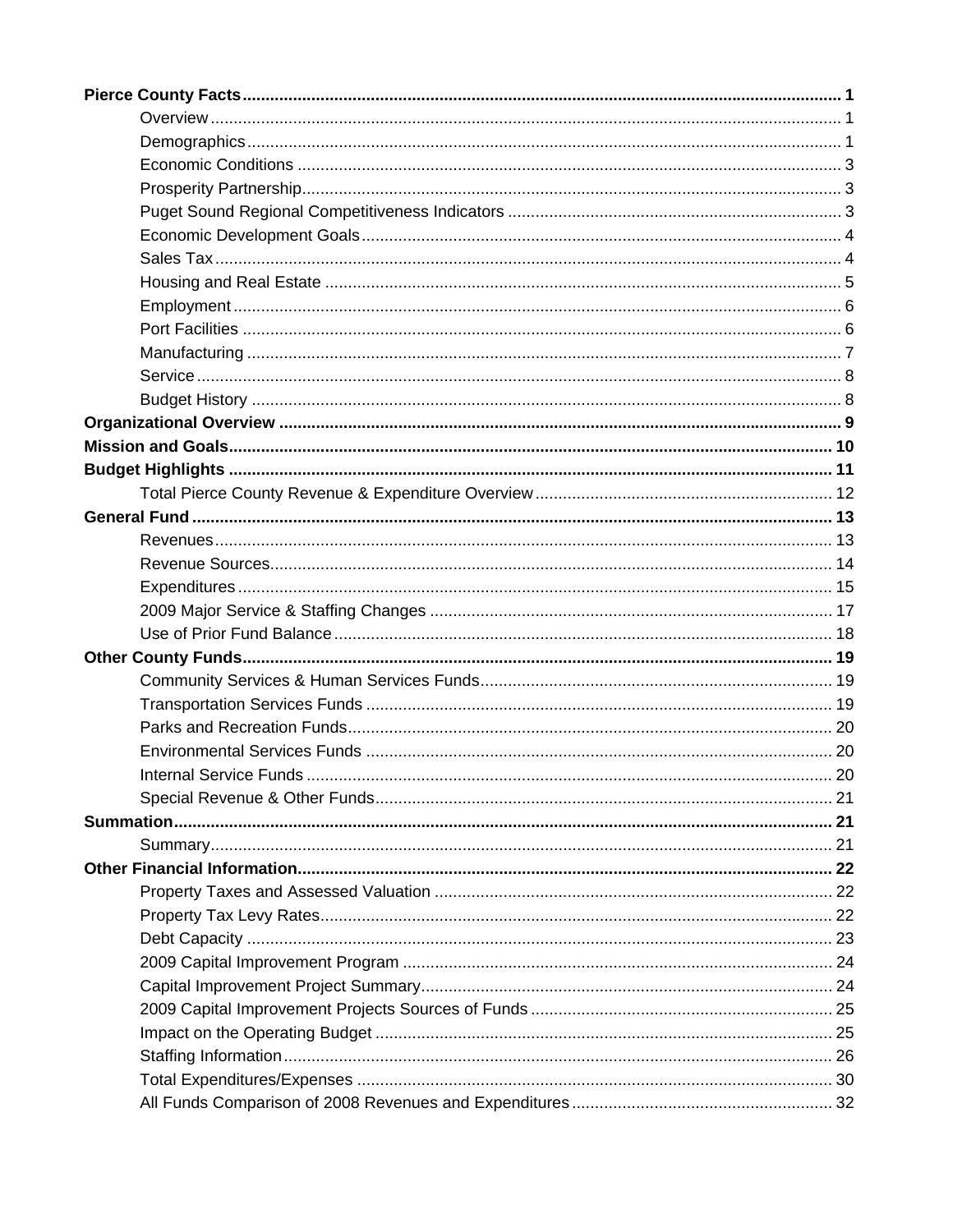### **Pierce County Facts**

#### **Overview**

Pierce County was established in 1852 and became a Home Rule County by a vote of the people in 1981. The County is governed by an elected County Executive and seven elected Council Members. The Prosecutor,

Assessor/Treasurer, Auditor, Superior Court Judges, and District Court Judges are also elected by the people, with the Sheriff to be elected in the fall of 2008.

The County is located on scenic Puget Sound and covers 1,794 square miles (1,676 square



a-Pierce County Chambe

miles of land and 118 square miles of water). Pierce County boasts ten hospitals, 15 public school districts, a large number of private schools, two vocational technical colleges, two community colleges, and six four-year colleges or universities.

#### **Demographics**



Pierce County is home to an estimated 805,400 people, making it the second largest county in the state. From 1998 to 2008 the County grew by 19% with an annual average growth rate of 1.7%. For the past eight years Pierce County has been growing more rapidly than the rest of the state.

About 53% of Pierce residents live in cities and towns. The five largest cities are: Tacoma (202,700), Lakewood (58,780), Puyallup (36,930), University Place (31,440), and Bonney Lake (16,220).



#### **Race/Ethnicity 2006**



Pierce County is less diverse than the nation but more diverse than the balance of Washington State.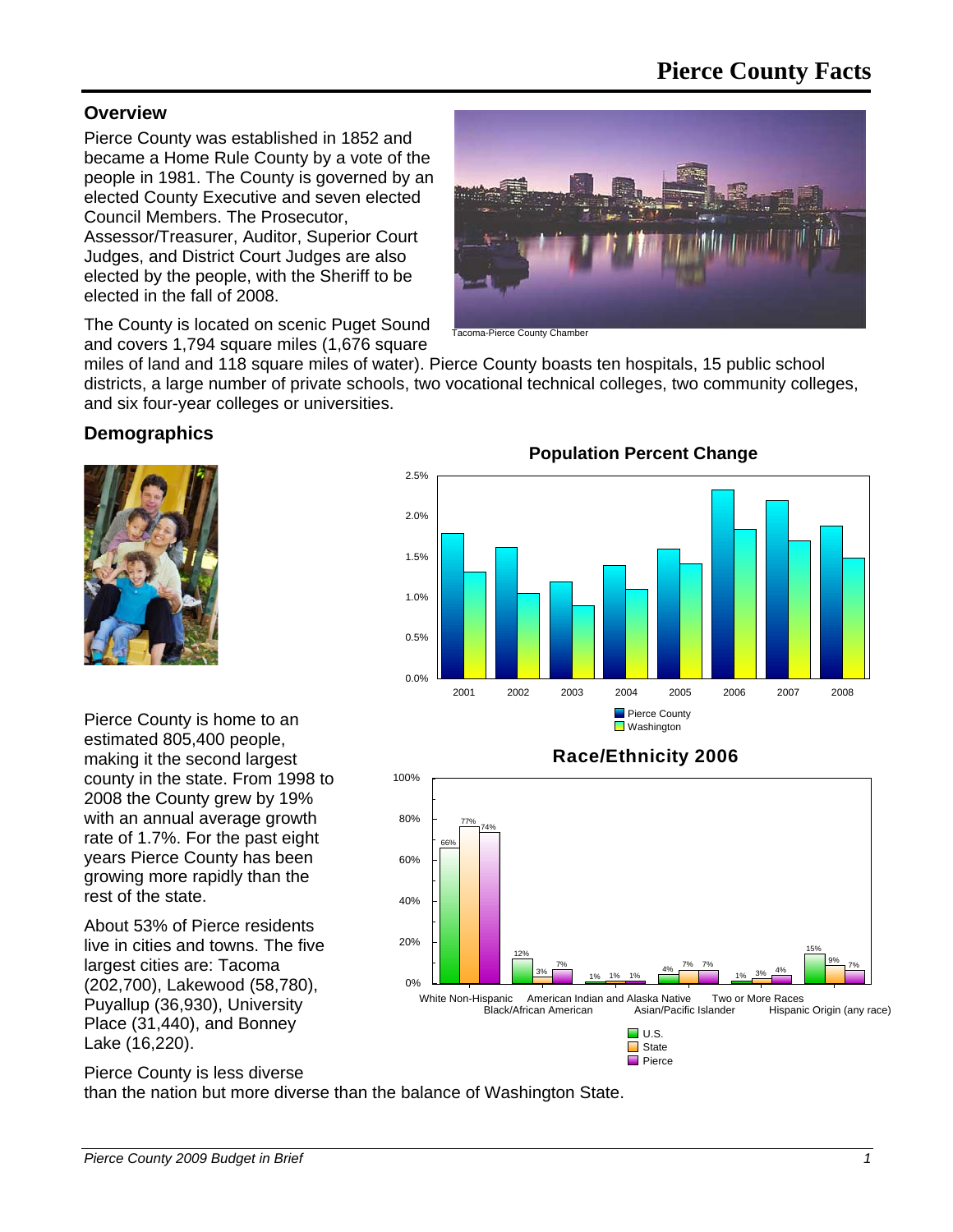### **Pierce County Facts**

Washington, with its relatively high concentration of computer science, engineering and health care, has more college educated residents than the nation as a whole. However, more of these "high tech" occupations, requiring a Bachelor's degree or higher, are located in Seattle-King County.

Pierce County residents are somewhat younger than the balance of the state and the United States. About 58% are less than 40 compared to 56% for the US and Washington



State. This correlates with the lower per capita income. Like educational attainment, Seattle/King County drives the per capita income higher than the US as a whole.

|           | <b>U.S.</b> | <b>State</b> | <b>Pierce</b> |
|-----------|-------------|--------------|---------------|
| $0 - 4$   | 6.8%        | 6.5%         | 6.9%          |
| $5-9$     | 6.7%        | 6.7%         | 7.1%          |
| $10 - 14$ | 7.2%        | 7.2%         | 7.7%          |
| 15-19     | 7.0%        | 7.2%         | $7.5\%$       |
| 20-24     | 7.1%        | 7.1%         | 7.3%          |
| 25-29     | 6.6%        | 6.5%         | 6.5%          |
| 30-34     | 7.0%        | 7.0%         | 7.2%          |
| 35-39     | 7.2%        | 7.2%         | 7.5%          |
| 40-44     | 7.9%        | $8.0\%$      | 8.1%          |
| 45-49     | 7.5%        | 7.9%         | 7.5%          |
| 50-54     | $6.6\%$     | 7.2%         | 6.7%          |
| 55-59     | 5.6%        | 5.9%         | 5.6%          |
| 60-64     | 4.3%        | 4.2%         | 4.0%          |
| 65-69     | 3.4%        | 3.1%         | 3.0%          |
| 70-74     | 2.9%        | 2.6%         | 2.4%          |
| 75-79     | 2.5%        | $2.2\%$      | $2.0\%$       |
| 80-84     | 1.9%        | 1.8%         | 1.5%          |
| 85 +      | 1.6%        | 1.6%         | 1.3%          |
|           |             |              |               |
| $0 - 19$  | 27.8%       | 27.6%        | 29.2%         |
| 20-39     | 28.0%       | 27.9%        | 28.6%         |
| 40-59     | 27.6%       | 29.0%        | 27.9%         |
| 60+       | 16.6%       | 15.5%        | 14.4%         |

#### **Comparison of Population by Age, 2006**

**Inflation-Adjusted Per Capita Income** \$38 \$36 \$34 \$32 Thousands Thousands \$30 \$28 \$26 \$24 \$22 1996 1991 1994 1998 1990  $\mathcal{S}^{\mathcal{S}}$  $\hat{e}$ 29 29 29 29 29 1991 ್ರ್ಯ U.S.  $\leftarrow$  State  $\leftarrow$  Pierce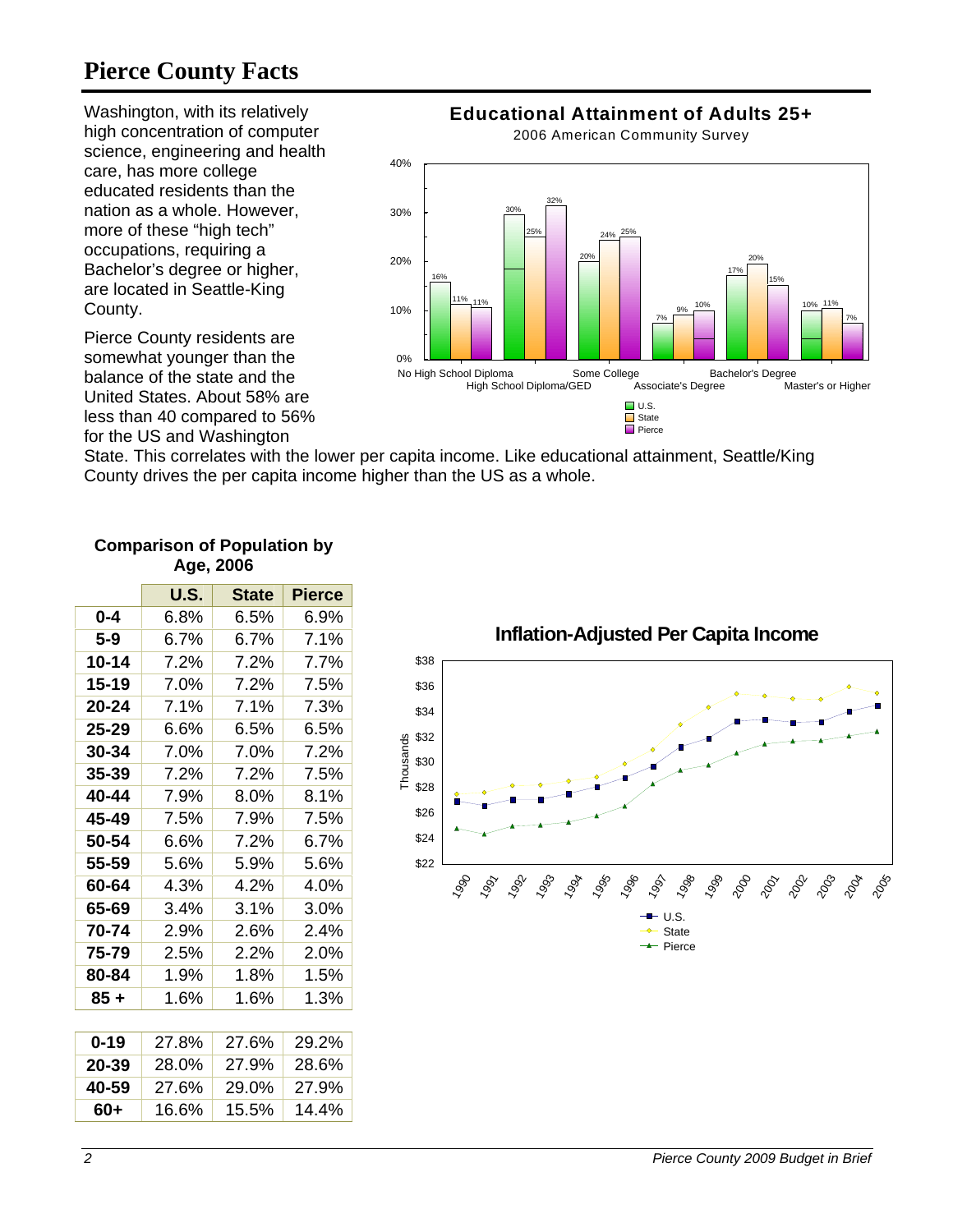#### **Economic Conditions**

"Pierce County, by diversifying its economic base and becoming more integrated with international and national markets, has traded stability for a lower average rate of growth. Slower growth does not mean negative growth. Although now growing slower than anticipated, the Pierce County economy continues improving from the mild weakness experienced in 2002-2003. The weakening value of the dollar, increasing uncertainty over the US trade deficit, and slower economic growth in both Europe and Asia has curtailed shipping, warehousing, and trade growth. Interest rate concerns have started to slow the housing and construction markets." (Tacoma-Pierce County Chamber, *Pierce County Economic Index Report*, 2007)



#### **Prosperity Partnership**

In 2004, the Puget Sound Regional Council (PSRC) created the Prosperity Partnership — a coalition of business, government, academic, labor and nonprofit organizations from King, Kitsap, Pierce and Snohomish counties dedicated to developing and implementing an economic strategy with the goal of ensuring long-term economic prosperity in the central Puget Sound region. Together, this coalition created and adopted the Regional Economic Strategy in September 2005. The Strategy takes a two-pronged approach: 1) Cluster Initiatives, to meet the needs of industry clusters, and 2) Foundation Initiatives, to strengthen the general underpinnings of the entire economy.

In November 2006, PSRC released the first annual Indicators report with the following two objectives:

- Measuring the region's competitiveness through a set of 20 economic and social indicators
- Reporting on the progress of the past year's Action Items

#### **Puget Sound Regional Competitiveness Indicators**

| <b>Education and the Workforce</b>         | <b>Business Starts and Closures</b>       |
|--------------------------------------------|-------------------------------------------|
| Fourth Grade Math and Reading Proficiency  | <b>Business Climate</b>                   |
| <b>High School Graduation Rate</b>         | <b>Tax Share</b>                          |
| Post-Secondary Degrees Awarded             | <b>Transportation and Infrastructure</b>  |
| Science and Engineering Degrees Awarded    | <b>Travel Time Index</b>                  |
| <b>Worker Productivity</b>                 | <b>Transportation Expenditures</b>        |
| <b>Technology and Innovation</b>           | Internet Access                           |
| <b>R&amp;D Expenditures</b>                | <b>Quality of Life and Social Capital</b> |
| <b>Patents Issued</b>                      | <b>Charitable Giving</b>                  |
| <b>SBIR Awards</b>                         | <b>Housing Affordability</b>              |
| <b>Enterprise and Investment</b>           | <b>Arts Organizations</b>                 |
| <b>Venture Capital</b>                     | Air Quality Index                         |
| <b>Small Business Administration Loans</b> | <b>Crime Rate</b>                         |

The 2007-08 Update of the Puget Sound Regional Competitiveness Indicators report (Indicators) highlights areas of improvement as well as areas that need continued attention. The rate of bachelor's and advanced degree production in both the region and the state increased from 2004 to 2005, indicating higher overall levels of educational attainment from Washington colleges and universities. In terms of venture capital investments, the region's businesses obtained an increased share of the US total, giving more startups an improved opportunity to develop their businesses. Washington is less competitive with regards to business taxes and affordable housing. We continue to rank among the top ten states in terms of the share of taxes paid by business, and affordable housing continues to be beyond the reach of many households, especially first-time homebuyers. The rest of the indicator updates can be found in the full report. (*PSRC, Puget Sound Trends, No. E6, May 2008*)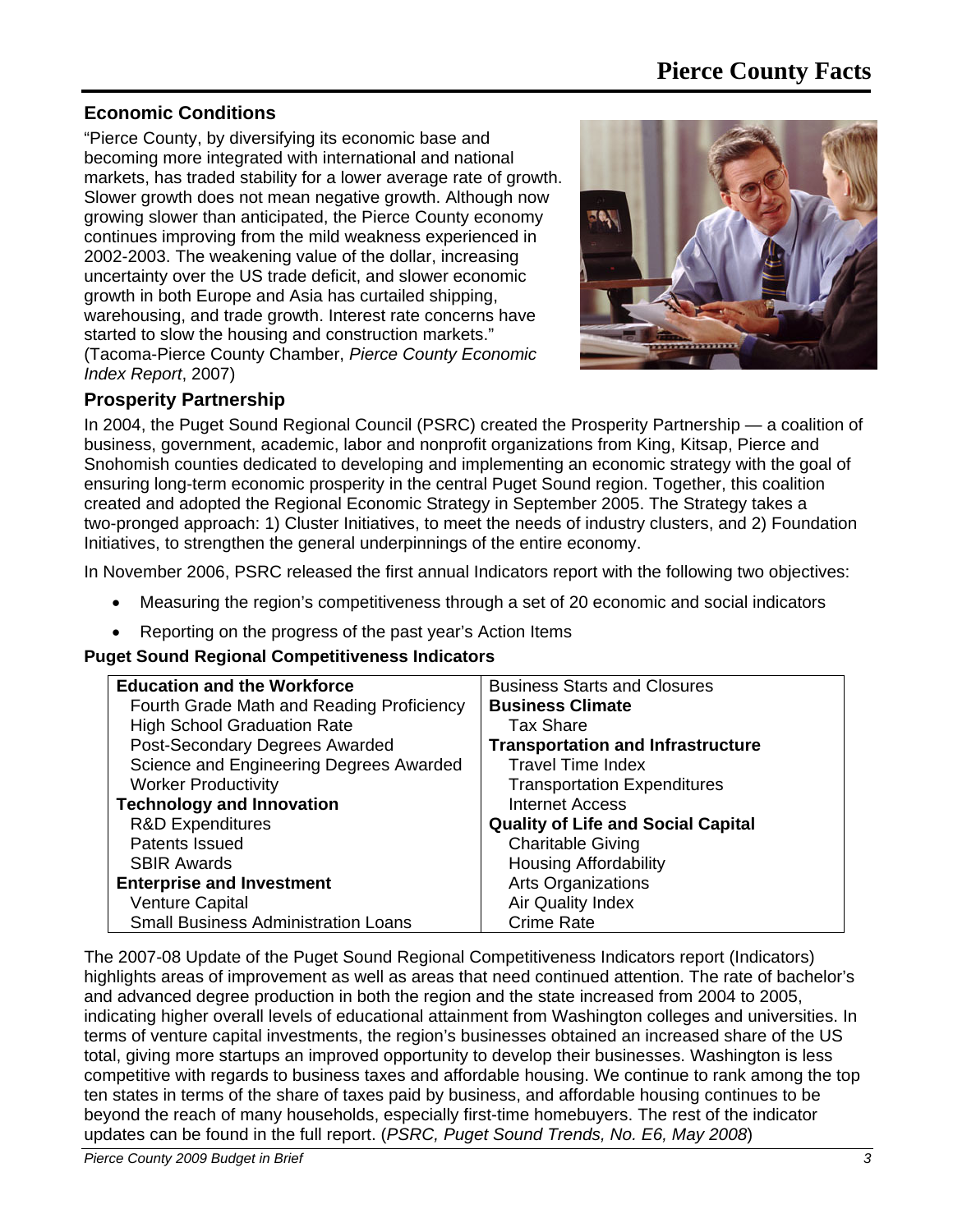### **Pierce County Facts**

#### **Economic Development Goals**

In 2003, Pierce County commissioned a study to evaluate how it could most effectively help the local economy as an engine of job creation. As a follow-up to Phase I, Pierce County commissioned a study to evaluate how the local economy fits into the regional picture. Phase III marks the completion of the Berk and Associates final report "Pierce County Government Economic Action Agenda" that consists of six goals with action strategies. An interdepartmental team developed a work plan and timetable for full implementation. The goals are:

- 1. Enhance EDD's Role & Responsibilities
- 2. Implement Business Climate Improvements
- 3. Proactive Infrastructure Planning
- 4. Enhanced Infrastructure Investments
- 5. Strategic Planning for Industrial Land Capacity
- 6. Enhance Communications to County Departments, Businesses and Jurisdictions

#### **Sales Tax**

From 1997 to 2007 the growth in sales tax received by the County averaged 6% per year. However, in 2008 the year-to-date growth rate has been a negative 4%.



#### **Percent Change in Sales Tax**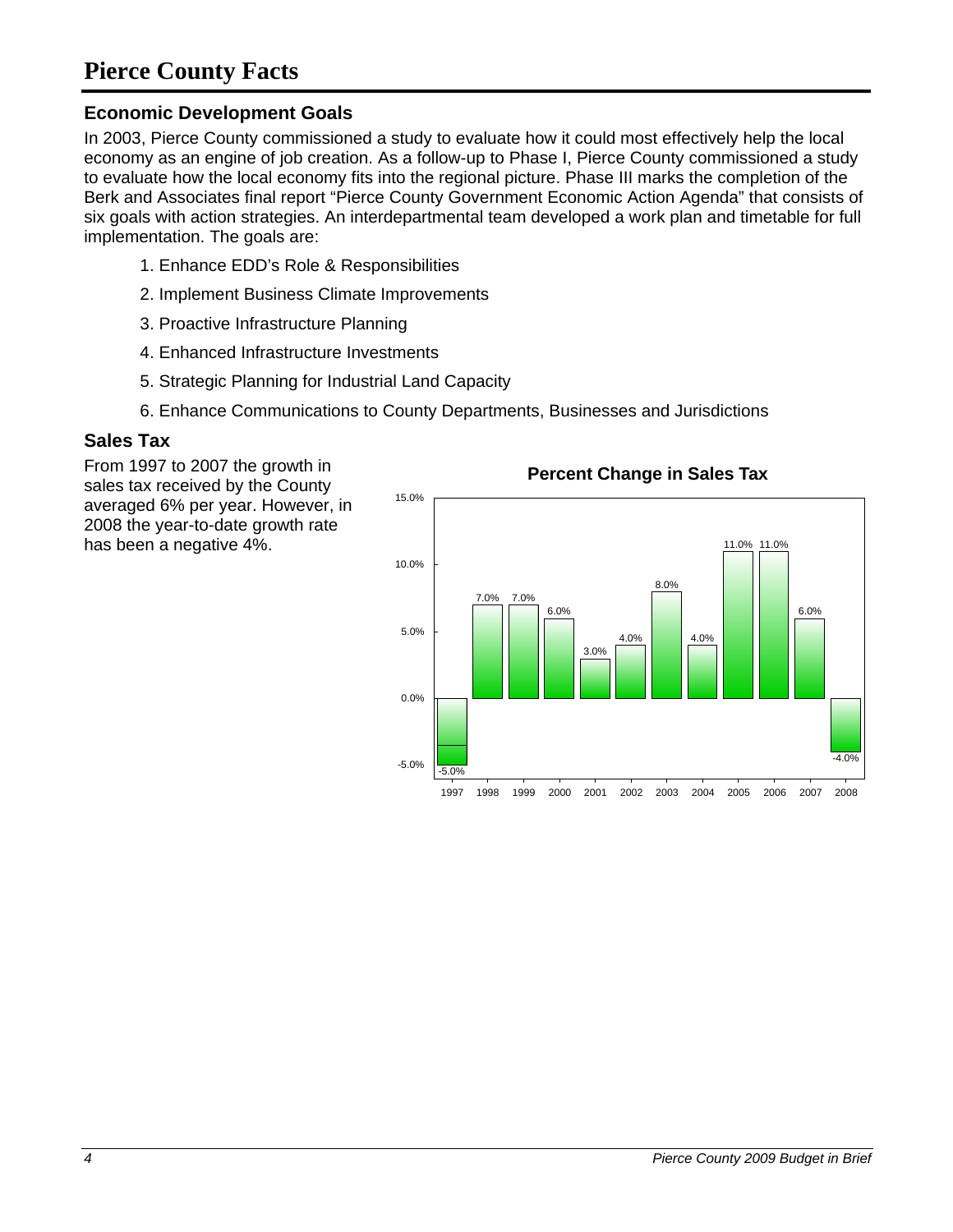#### **Housing and Real Estate**



**Pierce County Percent Change in Median Home Price**



Pierce County, like the rest of the state and nation, experienced a "hot" housing market between

2000 and 2004. However, data compiled by the Washington Center for Real Estate Research/Washington State University shows that the median home price was stable (0.5% decline) in 2007. Another indicator is of the cooling market is the number of home resale's which declined 35% from a year ago.

Construction activity is an important economic indicator that greatly impacts county operations and workload in areas such as planning, permits, land services, public works, and public construction. Property tax revenues are also affected by fluctuations in new construction activity. The number of permits issued is an indicator of future growth in the county property tax base. Single family construction activity declined in both 2006 and 2007.

#### **Pierce County Single Family Building Permits**

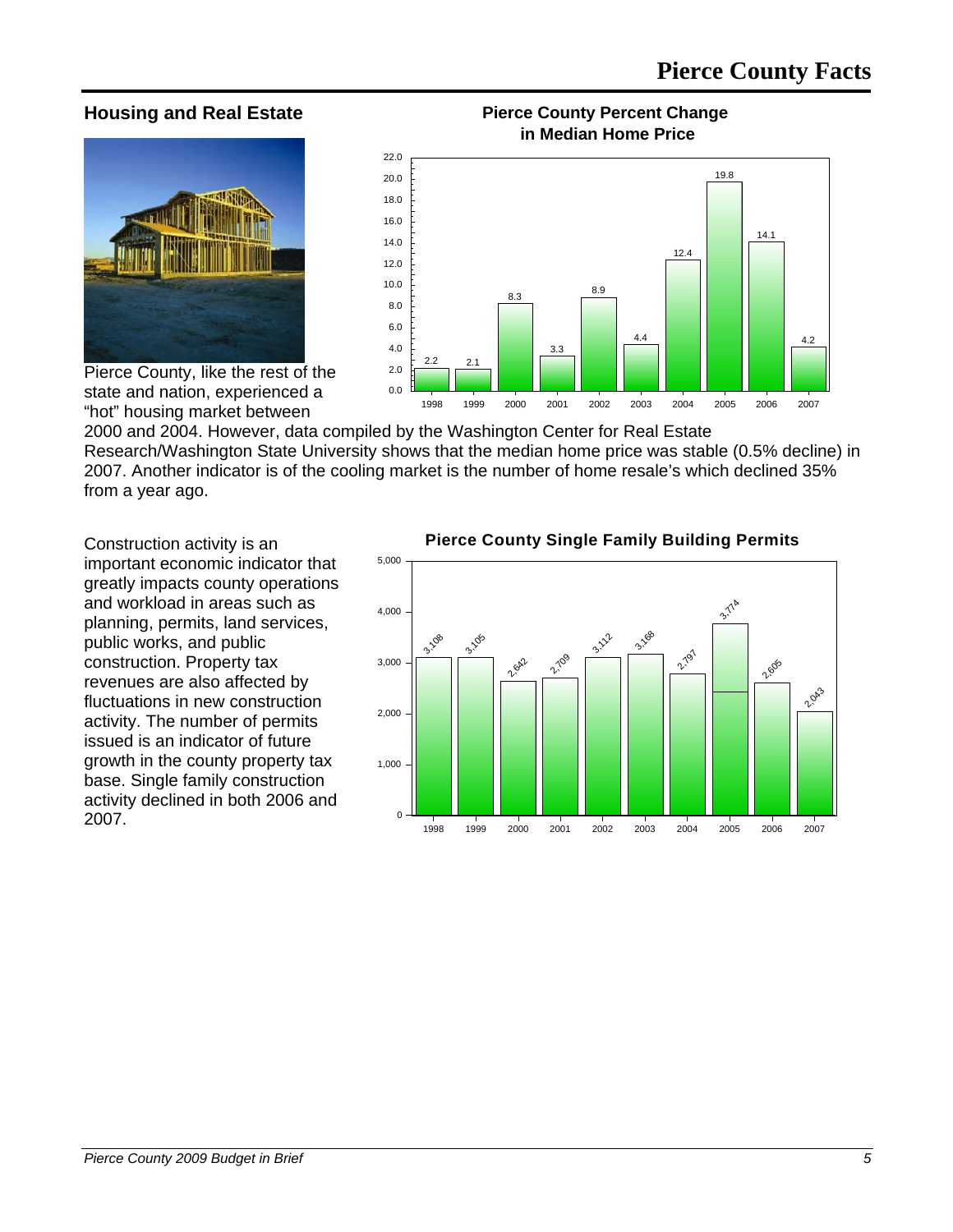### **Pierce County Facts**

#### **Employment**

*Labor Activity and Unemployment* 





As of June 2008, the unemployment rate in Washington ranged from 3.9% to 9.3%. Tacoma-Pierce County tends to fall in the middle of the range (Seattle-King County is usually at the low end) and stood at 6.3% for the 2008 year-to-date.

Historically the county was a resource and manufacturing based economy. However, regional, state and national trends have shown a shift towards construction, wholesale and retail trade, and services. Since 1990 the percentages of nonagricultural employment in Pierce County have changed as follows: Compared to the rest of Washington, Pierce County employs more people in government, education and health services, retail trade, construction, other services and transportation/warehousing/utilities.

#### **Percentage of Pierce County Employment by NAICS Category**



#### **Port Facilities**

The Port of Tacoma is considered an "economic engine" for the region. A study released in July 2005 highlighted the Port's economic impact at both the local and state level:

- More than 43,000 jobs in Pierce County are related to the Port of Tacoma's activities.
- More than 113,000 jobs in Washington State are related to the Port's activities.
- Port-related jobs generate \$637 million in annual wages in Pierce County.



• Port activities generate more than \$90 million annually in state and local taxes in Washington State.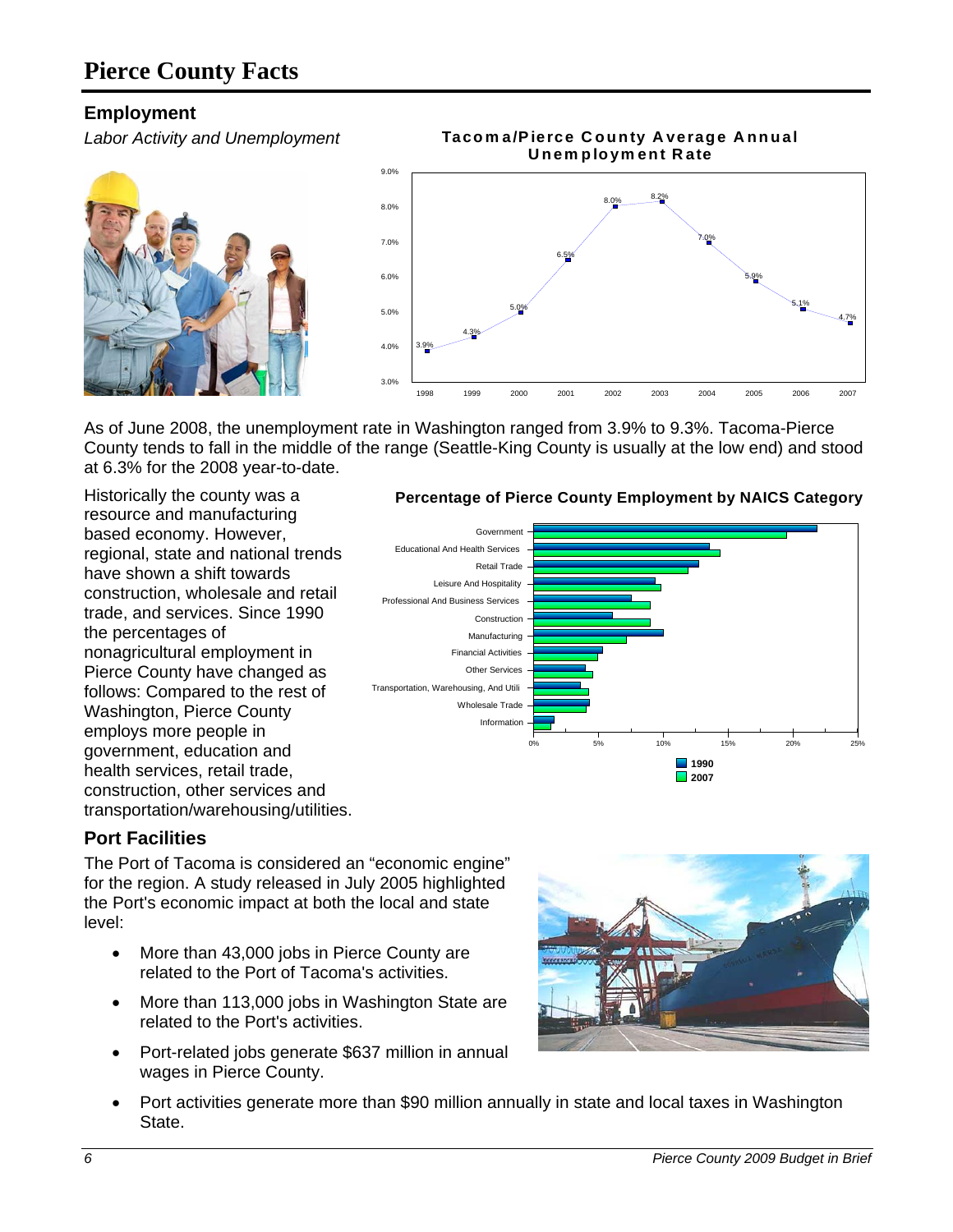A major gateway to Asia and Alaska, the Port of Tacoma is a leading North American seaport, handling more than \$32 billion in international trade and \$4 billion in domestic trade, and nearly two million TEUs (Twenty-foot Equivalent container Units) in 2007. The Port is also a major center for bulk, breakbulk and project and heavy-lift cargoes, as

well as automobiles and medium-duty trucks. (Port of Tacoma Stats and Facts, February 2008.)

#### **Manufacturing**

Products manufactured in Pierce County include aerospace parts, chemicals, machinery, hardware, food products, and electronics. The larger manufacturers include (estimates from the Economic Development Board for 2007):



**Washington State Pierce** 

| Company                               | Location     | Product/Service             | Employees |
|---------------------------------------|--------------|-----------------------------|-----------|
| Boeing                                | Frederickson | Aerospace                   | 1,450     |
| Milgard Mfg. Inc                      | Fife         | Glass and window mfg.       | 1,115     |
| Intel Corporation                     | DuPont       | <b>Computer Electronics</b> | 1,100     |
| Simpson Investment Company            | Tacoma       | Wood products               | 641       |
| Atlas Castings & Technology           | Tacoma       | Steel Manufacturer          | 503       |
| Manke Lumber Co.                      | Tacoma       | Sawmill & planing mill      | 343       |
| Toray Composites(America) Inc.        | Frederickson | Composite materials         | 311       |
| Gensco Inc.                           | Fife         | Sheet metal mfg.            | 290       |
| Brown & Haley                         | Tacoma       | Confectionary Products      | 280       |
| <b>Mission Foods</b>                  | Fife         | Food mfg.                   | 275       |
| John Harland Co.                      | Milton       | Printing                    | 242       |
| Morning Sun                           | Tacoma       | Screen Printing/Sportswear  | 236       |
| <b>Trident Seafood</b>                | Fife         | <b>Seafood Products</b>     | 233       |
| McFarland Cascade                     | Tacoma       | Wood products               | 230       |
| Northwest Door                        | Frederickson | Wood garage doors           | 223       |
| <b>Westmark Products</b>              | Tacoma       | Cabinet Manufacturer        | 218       |
| Precision Aerospace/Precision Pattern | Sumner       | Aerospace                   | 205       |
| Buffelen Woodworking Company          | Tacoma       | Millwork/wood products      | 200       |
| Trinity Glass International           | Frederickson | Mfg. glass door lites       | 193       |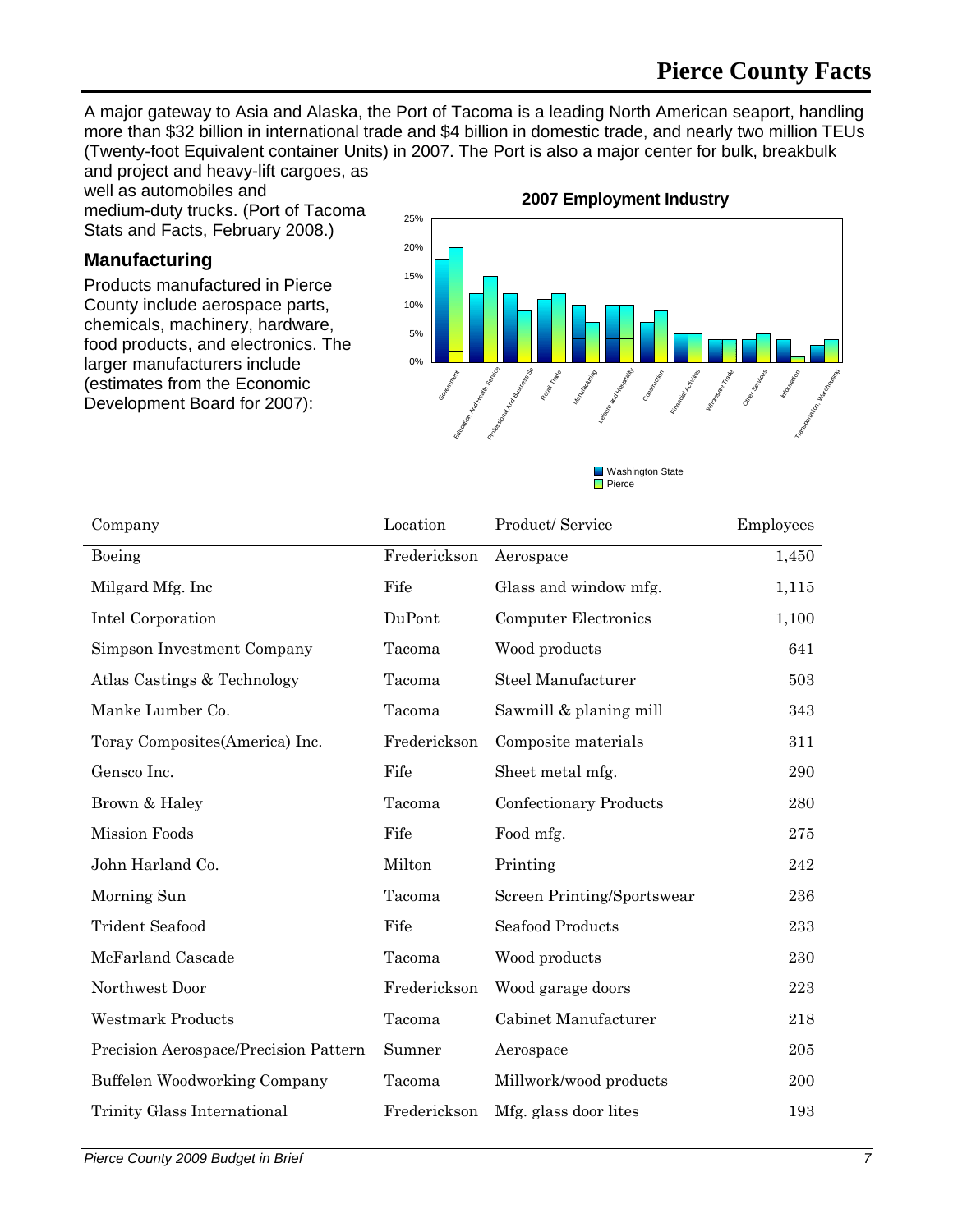### **Pierce County Facts**

#### **Service**

One of the largest components of the service sector is health care. The largest employers include the Multicare Medical System (5,567) and Franciscan Health System (4,059). In addition, DaVita, the nation's second largest provider of dialysis services, employees 815 people.



over the next four years.

Fort Lewis Army Base and Madigan Army Medical Center occupy 86,000 acres in southwest Pierce County while the adjacent McChord Air Force Base includes 5,000 acres. Together, these facilities employ over 49,900 military and civilian personnel. Unlike many military installations across the country, Fort Lewis and McChord have expanded as people are transferred from closed facilities to the northwest. In addition, more than \$585 million worth of new projects are planned for the military installations

Financial and insurance services companies are also significant employers in Pierce County. These include Russell Investment Group (1,035), State Farm Insurance (965), KeyBank (600), Columbia Bank (456), and Regence BlueShield (488).

### **Budget History**

Pierce County's budget history over the past ten years for both the General Fund and the Total County are shown in the accompanying table. While the General Fund pattern shows a gradual upward trend, the Total Budget varies considerably from year-to-year, usually due to the level of major construction activity, the issuances of bonds (or bond refunding), and the initiation of major new services responsibilities.

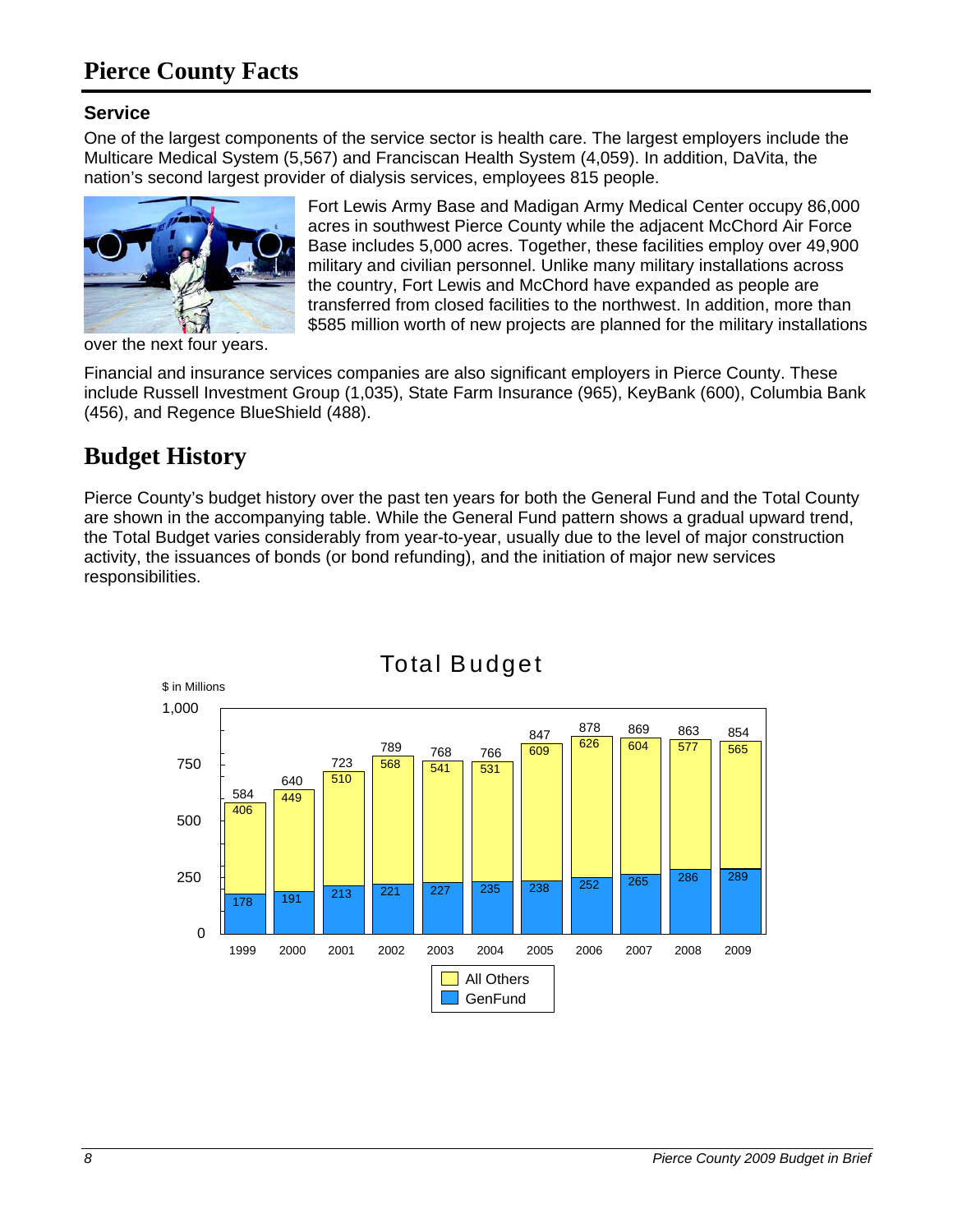Pierce County's home-rule charter was approved by the voters in November 1980 and became effective on May 1, 1981. The charter separated executive and legislative responsibilities by establishing the position of County Executive to serve as the chief executive officer and a seven-member Council to serve as the legislative branch.



The Council is the policy setting body of the County and has all the powers of the County which are not otherwise reserved to the People, the Executive, and general law. The Council members are nominated and elected by the voters of seven districts in Pierce County. Legislative authority is exercised by the adoption and enactment of ordinances or resolutions.

The executive branch is comprised of the Executive and all executive departments established by the Charter or by ordinance. Executive departments include two currently elected positions (Assessor-Treasurer and Auditor) with the other department directors recommended by the Executive and approved by the Council.

According to the charter, all executive departments are subject to the personnel, budgeting, expenditure and any other policies of general application established by the Executive. Control of County finances is under the authority of the Executive and is delegated to the Department of Budget and Finance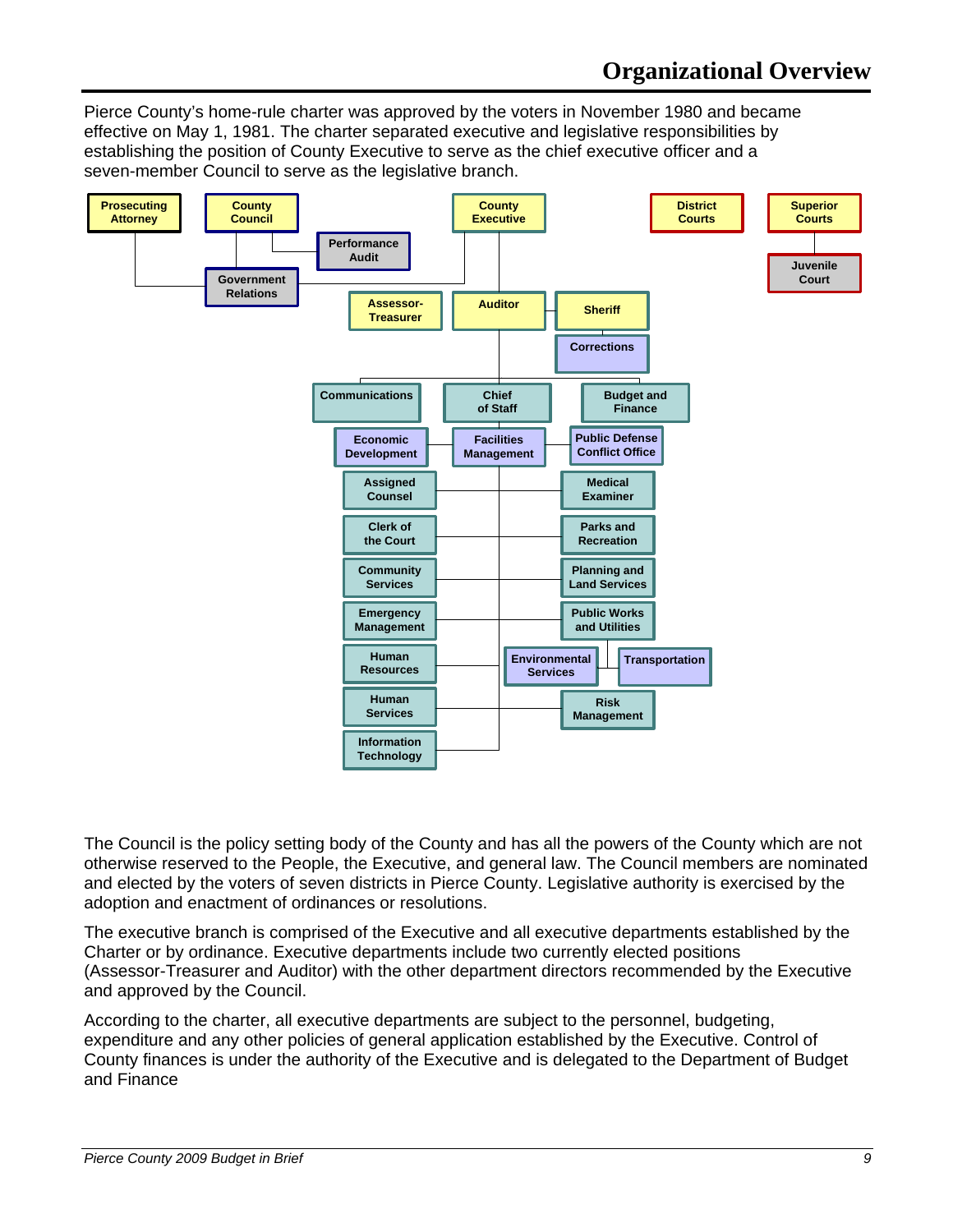### **Mission, Goals and Performance Measures**

In 1993, the County began a process to redefine or clarify the mission and goals for Pierce County government. Based on input from department directors and employee focus groups, the Mission Statement and Goals were developed. Subsequent development resulted in a hierarchical pyramid which contains the following elements:

- *The Mission Statement "Pierce County government, in partnership with the citizens, will enhance the livability of our community through responsive services which address our current and future needs."*  I.
- II. **Executive Goals** (listed at the bottom of this page) guide the County in the development of appropriate policies and procedures, and form the basis of each year's Budget and Performance Measures.
- III. **Performance Measures** are developed for each departmental budget. These measures are specific and quantifiable statements of what major items will be accomplished in this fiscal year and are listed in each department's section of the 2009 Budget Document.



#### *Executive Goals*

- A Plan and implement necessary transportation system improvements to meet existing and future requirements.
- B Promote economic development and diversification.
- C Enhance public safety through crime prevention, apprehension, prosecution and judicial resolution.
- D Strengthen community programs that provide recreational, health, and social services.
- E Work cooperatively with other governmental units in the County to address issues of mutual concern.
- F Enhance the effectiveness of the development review process and related code enforcement efforts.
- G Encourage a more positive image for Pierce County Government through an enhanced communications program.
- H Improve the cost efficiency or effectiveness of County services.
- I Promote a balanced response to environmental matters dealing with site clean-up issues, water concerns, and endangered species act requirements.
- J Build a more effective work force through an emphasis on diversity, training, incentives, recognition, and innovation.
- K Implement infrastructure improvements in County buildings which will address employee safety, morale, workspace needs, and environmental issues.
- L Improve the quality or effectiveness of citizen access to County services.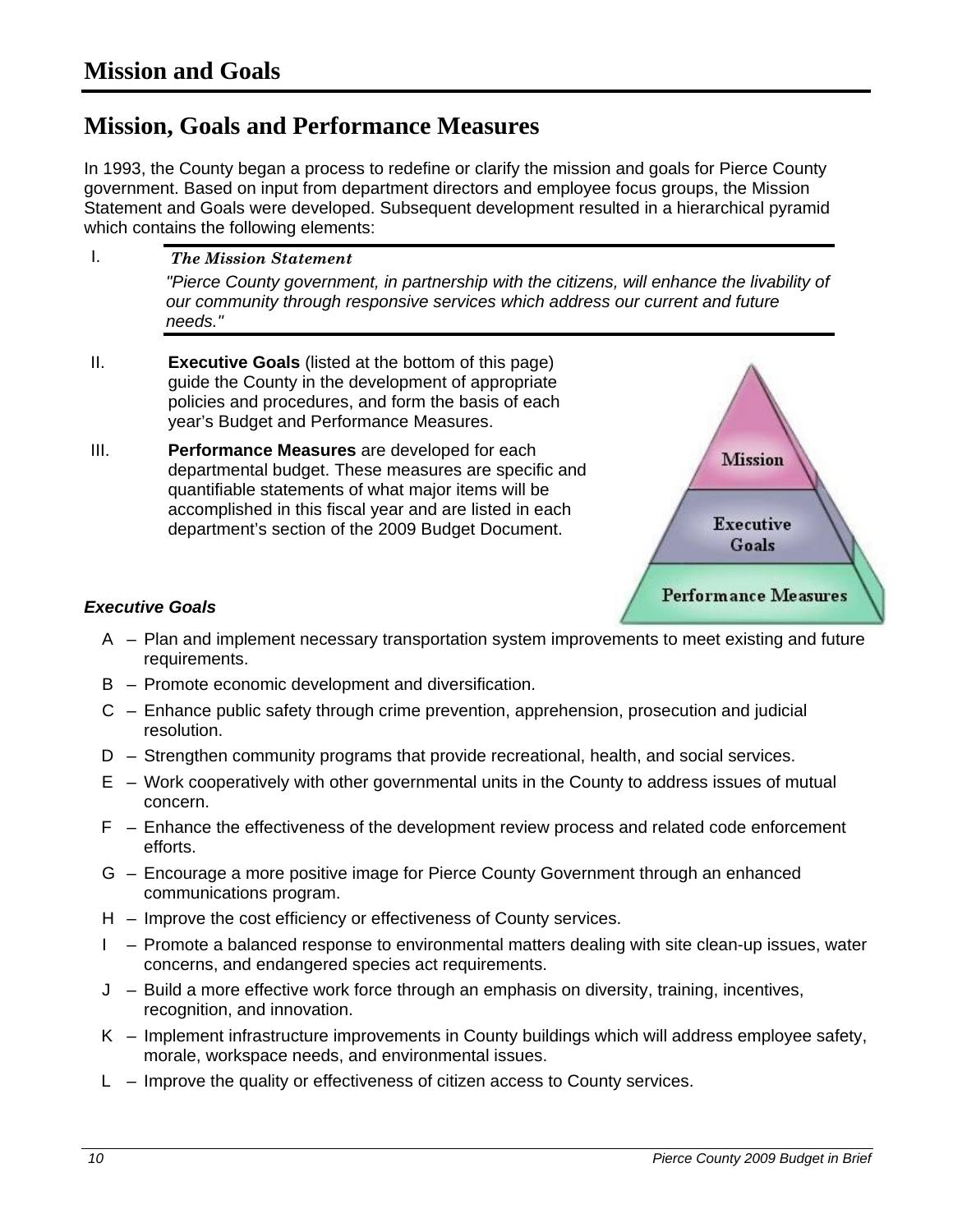The 2009 proposed Pierce County Budget totals **\$854,485,811**, which is **\$26.8** million (3.0%) **below** the 2008 budget. The main reason for this decline is the fact that the budgets for capital improvements (conservation futures land purchases, parks improvements, general building projects, and the sewer utility construction program) will be down considerably from 2008.

In terms of overall approach to the budget, the following assumptions, considerations, and priorities guided our deliberations and recommendations:

First, existing challenges involving general criminal activity, gangs, domestic violence and drug activity will continue to place great pressure on **public safety and justice services**. We still have one of the lowest ratios of law enforcement officers to population, and conversely one of the highest crime rates in the state.

Second, we will continue to **emphasize prevention programs**. The 2009 budget funds many alternatives to incarceration programs including: Breaking the Cycle, Drug Court, Alternative to Detention programs for juveniles, Adult Probation, Day Reporting, Offender Work Crews, and county contributions for the Youth Assessment Center and the Judson Family Justice Center. These programs decrease criminal activity and reduce future jail costs.

Third, our **capital facility program** (even though reduced) still includes major improvements for parks and recreation facilities, our transportation infrastructure, the surface water management system, the sewer utility, and the County—City Building.

Fourth, we remain committed to the promotion of **economic development** in Pierce County. Both the direct activities in the Economic Development department, and the projects, priorities, and processes in other departments emphasize the importance placed on this endeavor.

However, the overriding consideration affecting the 2009 Budget, especially the General Fund, has been the impact of the **sharp reduction in revenues since the second half of 2007**. This sharp reduction, much of which results from a major downturn in development activity, has negatively affected sales taxes, development fees, interest revenues, and property taxes from new construction. At this time we see little evidence of a positive change in this situation in the near future. Consequently we have already imposed cutbacks in 2008 spending, and are proposing further cutbacks in the 2009 Budget. The details surrounding those revenue problems and the associated expenditure reductions are presented in the next several sections.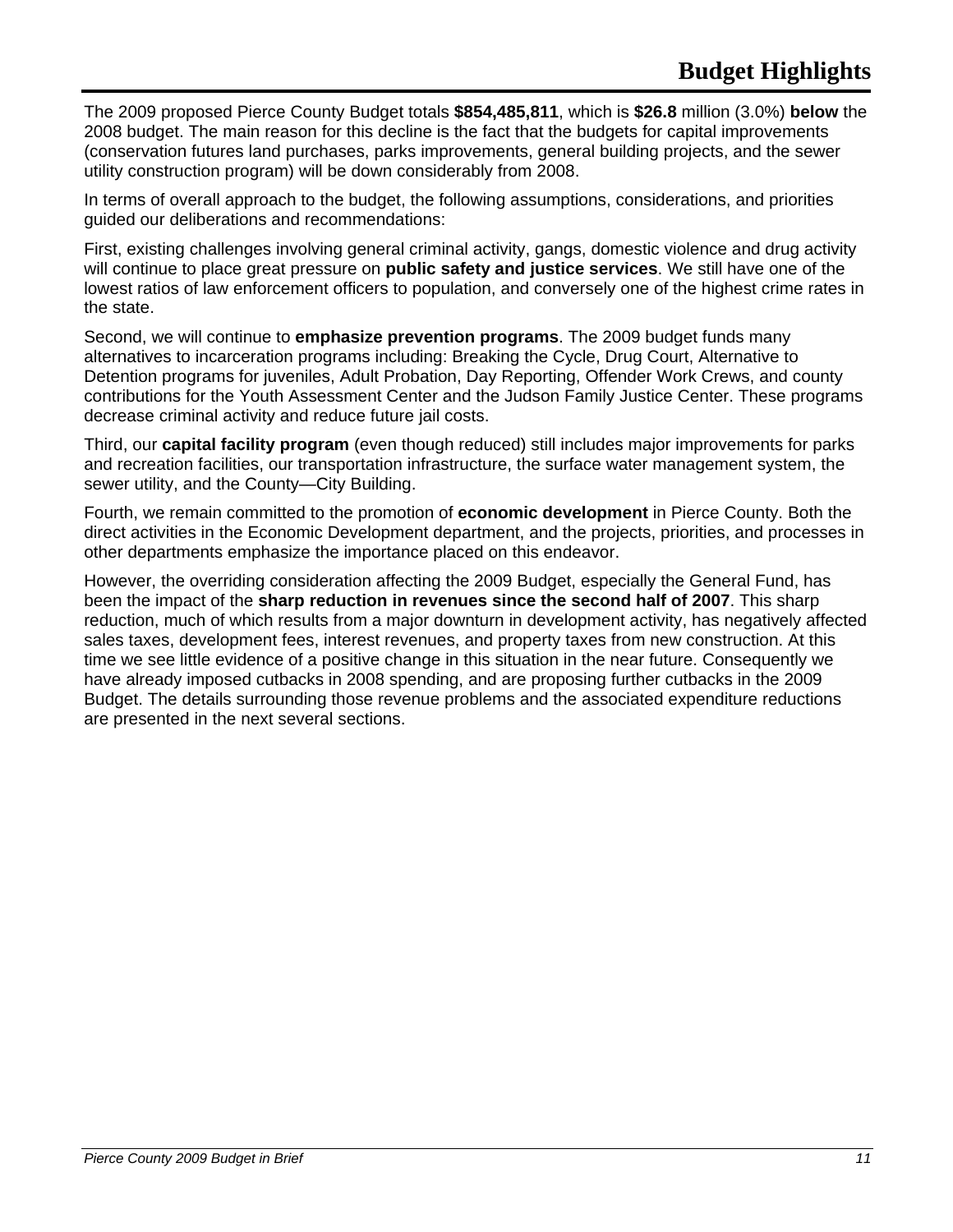### **Total Pierce County Revenue & Expenditure Overview**

24% of the County's funding comes from Intergovernmental Revenues. Property and Other Taxes equals just under 32% of the total revenues. Service Charges, Licenses/Permits, and Fines/Forfeits provide roughly 19%. roughly 9% in All Other Sources category is primarily made up of the use of prior fund balance. Just over 14% for Other Miscellaneous includes the sale of fixed assets and transfers from operating funds to construction and debt service funds for those purposes. Interest revenues are just under 2%. The revenues for Internal Service Funds have been excluded from the totals used to calculate the percentages shown on the pie chart.

#### **2009 Total County Revenues**  Summarized by Source



**2009 Total County Expenditures** 



#### **2009 Total County Expenditures**

Summarized by Function



Just under 43% of the County's total budget line-item is allocated to personnel costs. All other operating costs consume just under 39%. The remaining 18% is for capital purchases, construction, and debt service.

The Public Safety and Legal/Judicial Services combined accounts for roughly 32% of the total County expenditures, with the Mental and Physical Health system absorbing roughly 14%. Just under 39% of the total expenditures is invested in the support of Public Works and Utilities, and the Physical Environment and just under 5% is related to Culture and Recreation. Just over 4% is expended for Economic Environment activity and roughly 6% supports general government functions and debt service. The revenues for Internal Service Funds have been excluded from the totals used to calculate the percentages shown on the pie chart.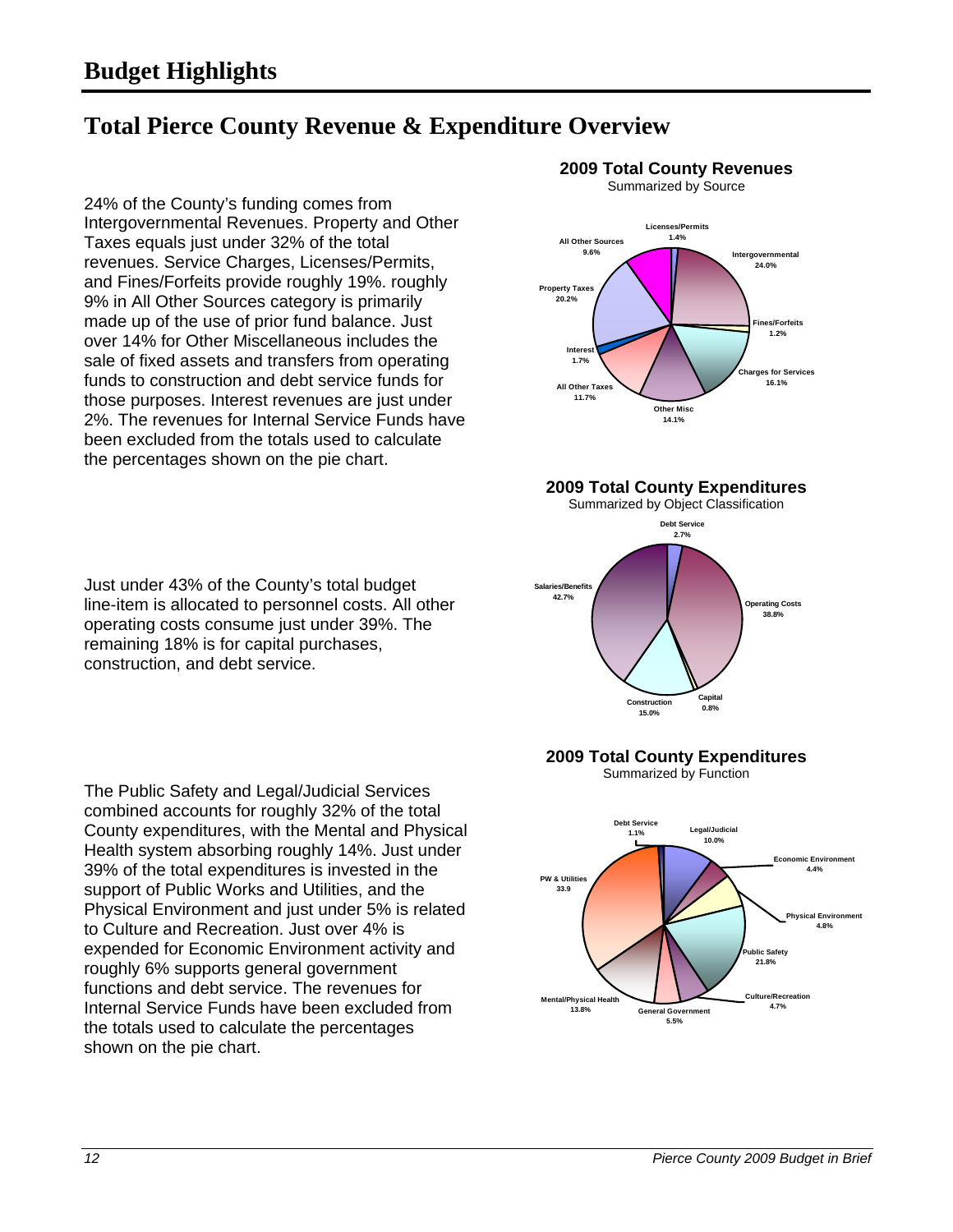As the name implies, this is the fund that receives undesignated revenues which can be budgeted for any appropriate county purpose. This fund finances the majority of the traditional services associated with county government. Most of the budget deliberations center around this fund since it provides resource allocation flexibility.

### **Revenues**

A summary of the 2009 revenues, with a comparison to the current year, is shown in the table below:

| <b>GENERAL FUND REVENUE SUMMARY</b> |               |               |                 |                |  |
|-------------------------------------|---------------|---------------|-----------------|----------------|--|
|                                     | 2009          | 2008          | <b>Absolute</b> | <b>Percent</b> |  |
|                                     | <b>Budget</b> | <b>Budget</b> | Change          | Change         |  |
| <b>Property Taxes</b>               | \$106,346,740 | \$102,575,950 | \$<br>3,770,790 | 3.7%           |  |
| Sales Taxes                         | 63,000,000    | 61,950,000    | 1,050,000       | 1.7            |  |
| <b>Other Taxes</b>                  | 9,779,770     | 10,716,170    | (936, 400)      | (8.7)          |  |
| Licenses and Permits                | 6,594,240     | 9,903,550     | (3,309,310)     | (33.4)         |  |
| Intergovernmental Revenue           | 35,560,710    | 33,640,846    | 1,919,864       | 5.7            |  |
| <b>Charges for Services</b>         | 37,953,710    | 38,158,173    | (204, 463)      | (0.5)          |  |
| <b>Fines and Forfeitures</b>        | 9,098,080     | 7,599,340     | 1,498,740       | 19.7           |  |
| Interest Revenue                    | 9,430,830     | 12,289,010    | (2,858,180)     | (23.3)         |  |
| <b>Other Miscellaneous Revenue</b>  | 6,248,130     | 5,533,649     | 714,481         | 12.9           |  |
| <b>Subtotal Revenues</b>            | \$284,012,210 | \$282,366,688 | \$<br>1,645,522 | 0.6%           |  |
| <b>Fund Balance</b>                 | 5,126,292     | 3,741,583     | 1,384,709       | 37.0           |  |
| <b>Total Available Resources</b>    | \$289,138,502 | \$286,108,271 | \$<br>3,030,231 | 1.1<br>%       |  |

Our revenue projections are based largely upon the following assumptions:

- $\diamond$  The local economy will remain sluggish, with negative impacts upon development activity, sales taxes, employment levels, and housing foreclosures.
- $\diamond$  Inflation will be approximately 3% next year, thus giving a modest boost to Sales Taxes, Intergovernmental Revenues, and Charges for Services.
- $\diamond$  Short term interest rates will remain close to their current levels.
- $\Diamond$  We will continue to receive city contract revenues for several major services (principally police services, jail, roads maintenance, and court services).
- $\diamond$  Several General Fund fee increases will be approved by the Council.

Based upon the above assumptions, and with an in-depth review of our revenue patterns, we are

projecting an increase in General Fund revenues of only 1.1% over the 2008 Budget. However, since our **estimated** 2008 revenues will be considerably below the budgeted levels, the 2009 Revenues are projected to be 4.1% over the estimated 2008 Revenues.

Comparative **revenue** increase figures for the last decade are shown in Figure 1. The increase of 4.1% in 2009 is in line with the average for 2002-2008. In reviewing the figures from 1998-2005, please keep in mind that:

 $\diamond$  The end of the Sheriff's Lakewood contract (\$12,000,000) by itself equated to a 5% drop in General Fund revenues, spread over 2004-2005.



**Percent Change in General Fund Revenues**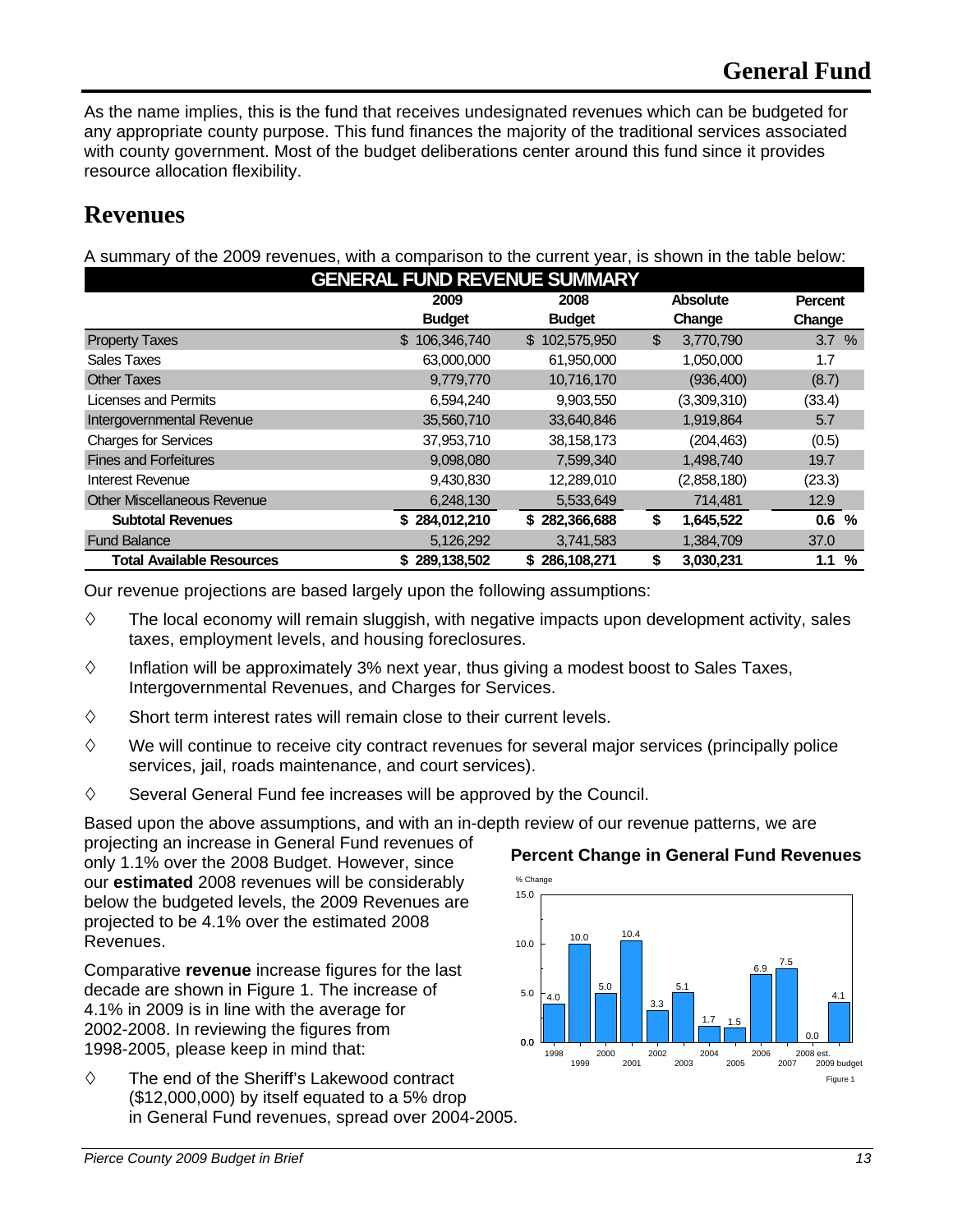### **General Fund**

 $\diamond$  Initiative 747 (effective 2002) continues to erode our real financial base. The negative impact grows exponentially each year.

As you can gather from the above comment, I-747 casts a major shadow over our finances. This initiative limits the growth in taxes from existing property to only 1% per year (in place of the previously available 6%). Such a limitation, is well below the level of inflation, and imposes severe fiscal constraints on the county. The inevitable result is that service cutbacks and staff reductions in an average or below average year become unavoidable. The annual revenue loss for the first eight years affected by this initiative is shown in the next table.

These are very significant revenue losses, with the **annual amount in just fiscal 2009 equal to almost 14% of our General Fund budget**. The Road levy is also affected by I-747, with the 2009 loss estimated at \$17,400,000 (\$14,000,000 for the Road Fund, and \$3,400,000 for the law enforcement levy in the General Fund).

This initiative is causing an inexorable erosion in our financial foundation, and will likely lead to significant

2002 | | \$ 3,482,800 2003 7,325,500 2004 | 10.903.900 2005 14,801,800 2006 20,071,000 2007 26,304,000 2008 | | 33,100,000 2009 40,600,000 est. **Total 156,589,000 \$ GENERAL FUND I-747 ANNUAL LOSS**

long term reductions in public safety, the justice system, road maintenance, health services, and other vital county programs. The reason that we did not see evidence of that in 2005-2007 is that the local economy had been extremely robust.

#### **Revenue Sources**

Following is a detailed discussion regarding the changes in each major category of revenue:

**Property Tax** revenue collections are projected to increase by 3.7% in 2009. This increase is based upon two factors. The first is the 1% available under I-747. The second, and most important factor, is the tax growth resulting from new construction and improvements (down somewhat from the prior year).

**Sales Tax** revenues are projected to increase by 1.7% over the 2008 budget. This is based upon a forecast 3% growth over our **revised 2008 estimates** coupled with large projected revenues from the new streamlined sales tax program.

**Other Taxes** will be down in 2009 (real estate excise taxes administrative fees).

**Licenses and Permits** are projected to be 33.4% below the 2008 due to the sharp drop in development activity.

**Intergovernmental Revenues** reflect a solid 5.7% increase, due mostly to projected increases in Sheriff contract payments (University Place, Edgewood, Pierce Transit).

**Charges for Services** are estimated to be below the 2008 budget by .5%. However, this modest change is

actually composed of many significant increases or decreases in specific revenue sources (recording fees, planning fees, indirect cost charges, etc.).

**Fines and Forfeits** are projected to be well above the 2008 Budget (19.7%) based upon the revenues from the new bridge toll infractions and the proposed red light camera enforcement program.

**Interest Revenues** are projected to generate a large decrease in 2009, due to short term interest rate reductions enacted in 2007 and early 2008.

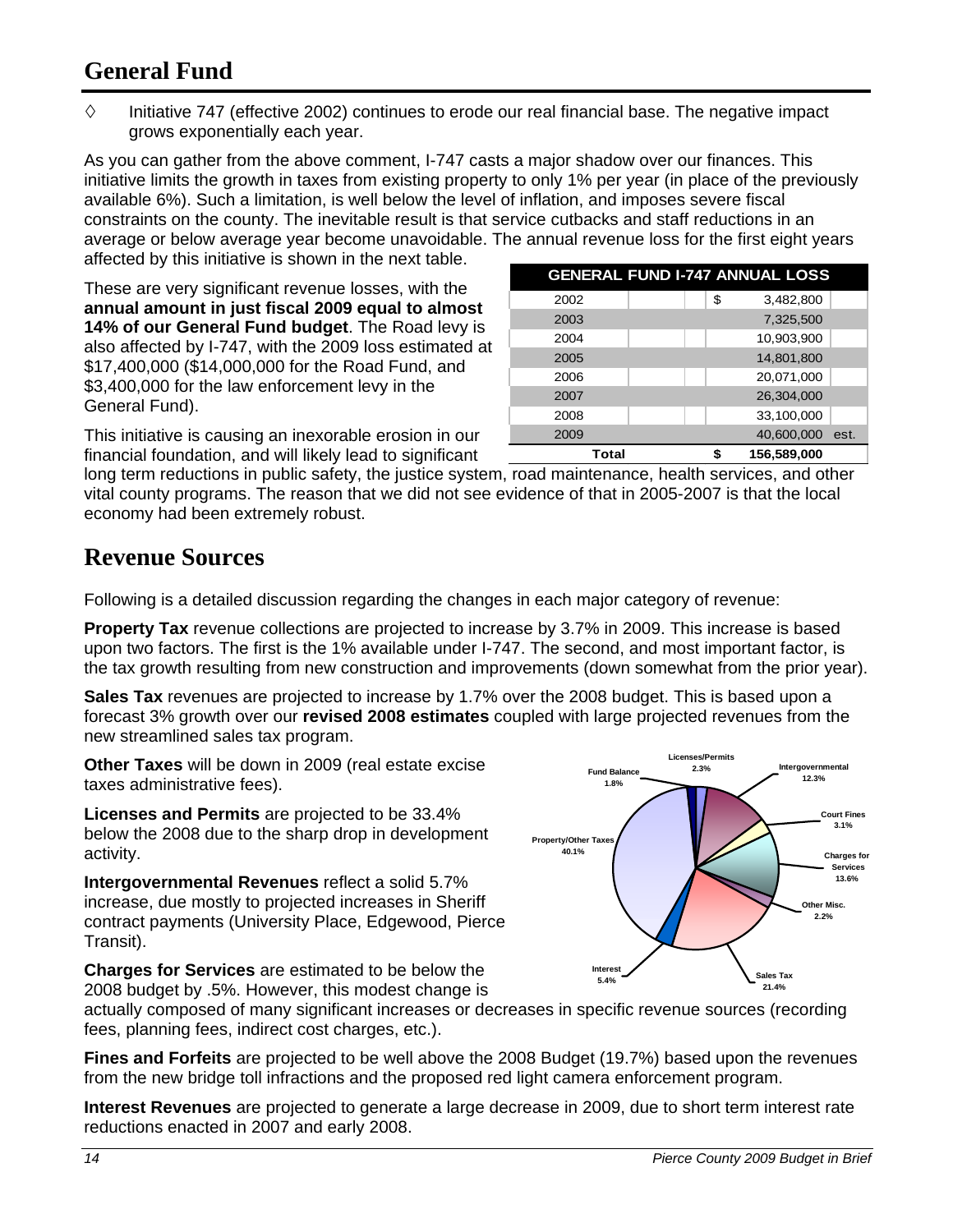**Miscellaneous Revenues** are projected to grow by 12.9% in 2009, which reflects increased charges for traffic enforcement activities.

**Prior Fund Balance** We are recommending the allocation of \$2.9 million in surplus to support on-going services in the 2009 Budget.

### **Expenditures**

The projected Revenue Budget growth of 1.1% (but 4.1% over 2008 estimates) will not be sufficient to continue all programs and staff at the 2008 budget levels

We estimate that in order to continue all 2008 budgeted staff and services into 2009, the County would need a 6% increase to cover inflationary cost increases (salary, medical, pension, gasoline, etc.). This would be on top of the 4.5% that was needed to support similar inflationary costs increases for fiscal 2008. However, the combined revenue increases for these two years is only 4.1% (0% in 2008 and an estimated 4.1% in 2009). Thus the inescapable need to reduce staffing and service levels.

The Expenditure tables which follow summarize the 2009 General Fund Expenditure Budget, and compare it with the 2008 Budget. The first table presents the General Fund according to **functional** category, while the second table simply lists each **departmental** budget.

As indicated, the combined total percentage allocated to Public Safety and Legal/Judicial Services is equal to 75% of the budget. In 2009, the increase in the General Fund budget allocated just to Public Safety and Legal/Judicial Services is \$8.6 million, which results in a needed **decrease of \$5.6** million in all the other functions in order to balance the budget.

As a cautionary note, the percentage change in a particular departmental budget as shown on the next page may not always be a valid indication of the extent to which that department's real inflation adjusted resources are growing (or decreasing) from the prior year. This is often the case because:

- $\diamond$  Many departments had grants or service contracts in 2008 which are not renewed in 2009, or vice versa.
- $\diamond$  Several departments have other unique items in 2008 which are not present in 2009 (special election costs, capital equipment purchases, one time projects, etc.).

The following table summarized the 2009 General Fund Expenditure Budget, and compares it with the 2008 budget

| <b>GENERAL FUND EXPENDITURES BY FUNCTION</b> |                  |                  |                   |                |  |
|----------------------------------------------|------------------|------------------|-------------------|----------------|--|
|                                              | 2009             | 2008             | <b>Absolute</b>   | <b>Percent</b> |  |
|                                              | <b>Budget</b>    | <b>Budget</b>    | Change            | Change         |  |
| <b>General Government</b>                    | \$<br>38,946,686 | \$<br>41,198,765 | (2,252,079)<br>\$ | $(5.5)$ %      |  |
| <b>Public Safety</b>                         | 144,105,468      | 137,078,186      | 7,027,282         | 5.1            |  |
| <b>Physical Environment</b>                  | 902,620          | 733,080          | 169.540           | 23.1           |  |
| Legal & Judicial                             | 74,110,070       | 72,509,928       | 1,600,142         | 2.2            |  |
| Economic Environment                         | 19,016,550       | 21,622,014       | (2,605,464)       | (12.1)         |  |
| Mental/Physical Health                       | 3,832,430        | 4,253,640        | (421, 210)        | (9.9)          |  |
| <b>Cultural &amp; Recreation</b>             | 8,111,456        | 8,429,600        | (318, 144)        | (3.8)          |  |
| Transportation                               | 113,222          | 283,058          | (169,836)         | (60.0)         |  |
| <b>Total General Fund</b>                    | 289,138,502      | 286,108,271<br>S | 3,030,231<br>S    | %<br>1.1       |  |

There could be significant changes in such annual "fixed costs" as insurance, information technology or space rental.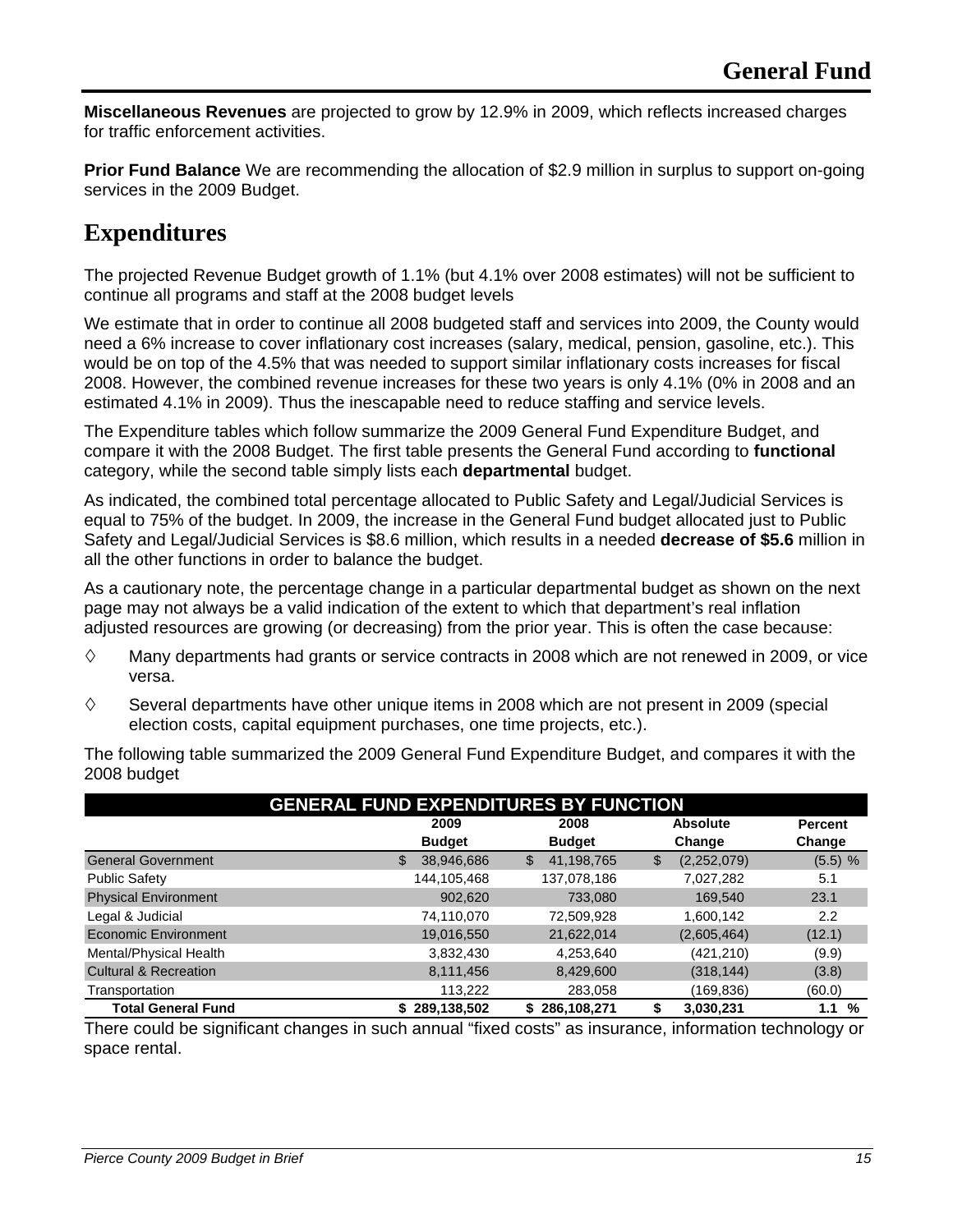### **General Fund**

#### **Percent Change in General Fund Expenditures**

As shown in Figure 2, the 1.1% budget increase for expenditures is much lower than any time in the last decade (and probably much further back than that). It has necessitated 2009 Budget levels for many departments which are less than their 2008 Budget (see below).



#### **2009 General Fund Expenditures**

The Public Safety and Legal/Judicial Services combined accounts for just under 76% of all General Fund County expenditures. Just over 13% is related to General Governmental services. Just under 7% of the General Fund expenditures are for Economic Environment activities and, just under 3% is for Culture and Recreation. Roughly 1% of the General Fund is used to support the Mental and Physical Health systems, and Physical Environment activities and Transportation.

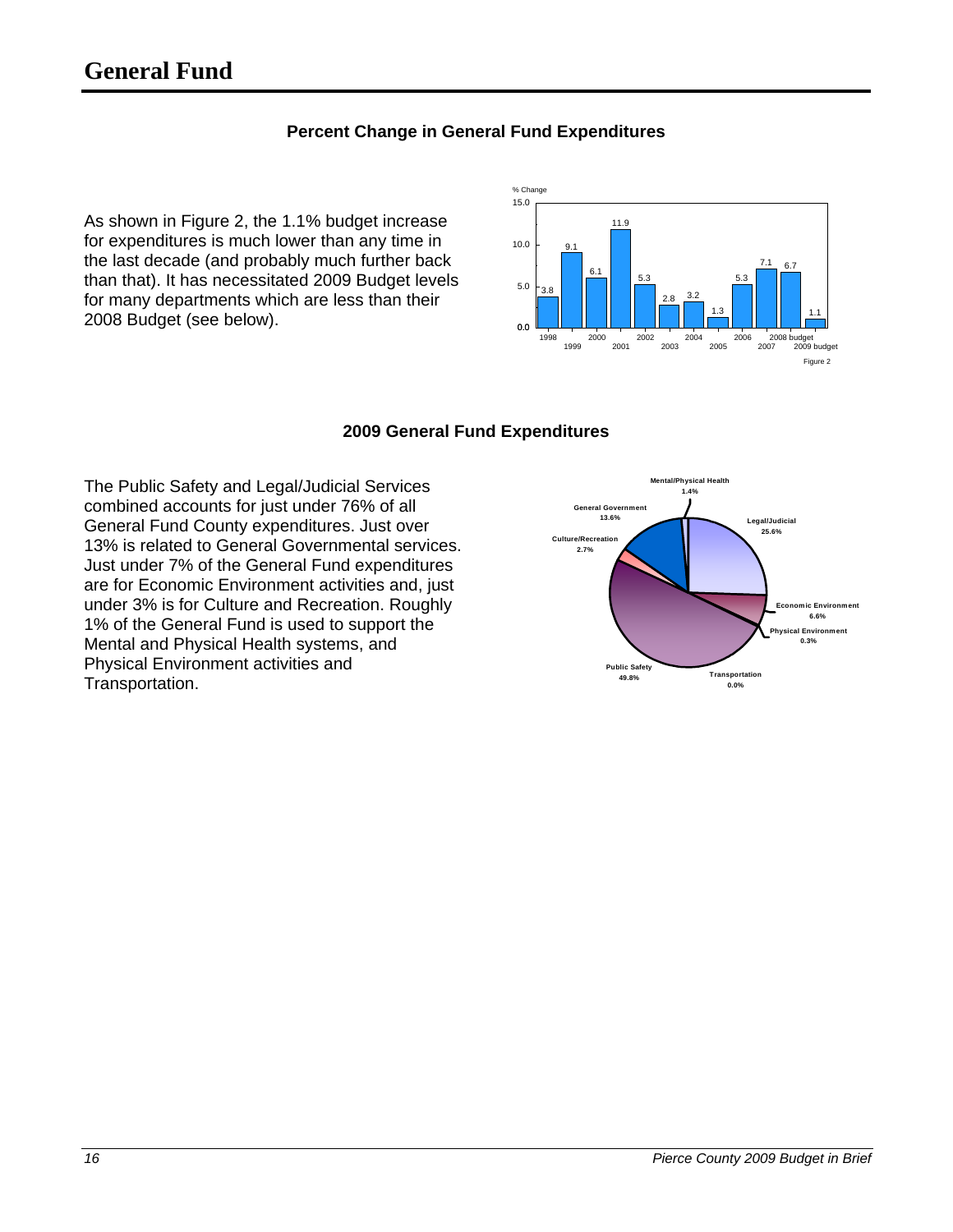### **2009 Major Service & Staffing Changes**

The following chart summarizes the 2009 budget staff reductions from the current 2008 budget. The majority of these positions are currently vacant due to the cutbacks enacted earlier this year. It is likely that almost all of these positions will be vacant by the start of the new year, either through attrition or through transfers to other vacant but budgeted positions.

It needs to be emphasized that almost all departmental budgets also reflect significant reductions in many non-personnel accounts such as extra hire, overtime, equipment purchases, training, consulting, support for "outside programs", etc.

| <b>STAFFING REDUCTION SUMMARY</b>  |                   |                                     |  |  |
|------------------------------------|-------------------|-------------------------------------|--|--|
| (Excludes Extra Hire)              |                   |                                     |  |  |
|                                    | 2009              |                                     |  |  |
| <b>Department</b>                  | <b>Reductions</b> | <b>Comments</b>                     |  |  |
| <b>Clerk</b>                       | 2.0               |                                     |  |  |
| Parks and Recreation               | 2.0               |                                     |  |  |
| <b>Emergency Management</b>        | 1.0               |                                     |  |  |
| <b>Human Resources</b>             | 1.5               | 1 for half of 2009                  |  |  |
| Auditor                            | 3.0               |                                     |  |  |
| Budget & Finance                   | 2.4               |                                     |  |  |
| Council                            | 0.5               |                                     |  |  |
| Performance Audit/Special Projects | 1.5               |                                     |  |  |
| Planning & Land Services           | 38.4              | Includes NPDES (6)                  |  |  |
| <b>Assigned Counsel</b>            | 3.0               | Plus huge reduction in outside fees |  |  |
| <b>Economic Development</b>        | 1.0               |                                     |  |  |
| Assessor-Treasurer                 | 4.0               |                                     |  |  |
| Juvenile                           | 4.0               |                                     |  |  |
| <b>Superior Court</b>              | 1.0               |                                     |  |  |
| Corrections                        | 6.0               | Keep Pod unopened                   |  |  |
| <b>District Court</b>              | 2.5               |                                     |  |  |
| Executive                          | 0.5               | Position on hold until July 1       |  |  |
| <b>Direct General Fund</b><br>74.3 |                   |                                     |  |  |

With regard to the Sheriff's Department, the budget will include 6 new positions: 4 Deputies funded through the Pierce Transit contract, and 2 grant funded positions (1 Detective and 1 Office Assistant). The 6 new deputies approved in the 2008 budget that are currently "on hold" are funded in 2009 as of October 1, 2009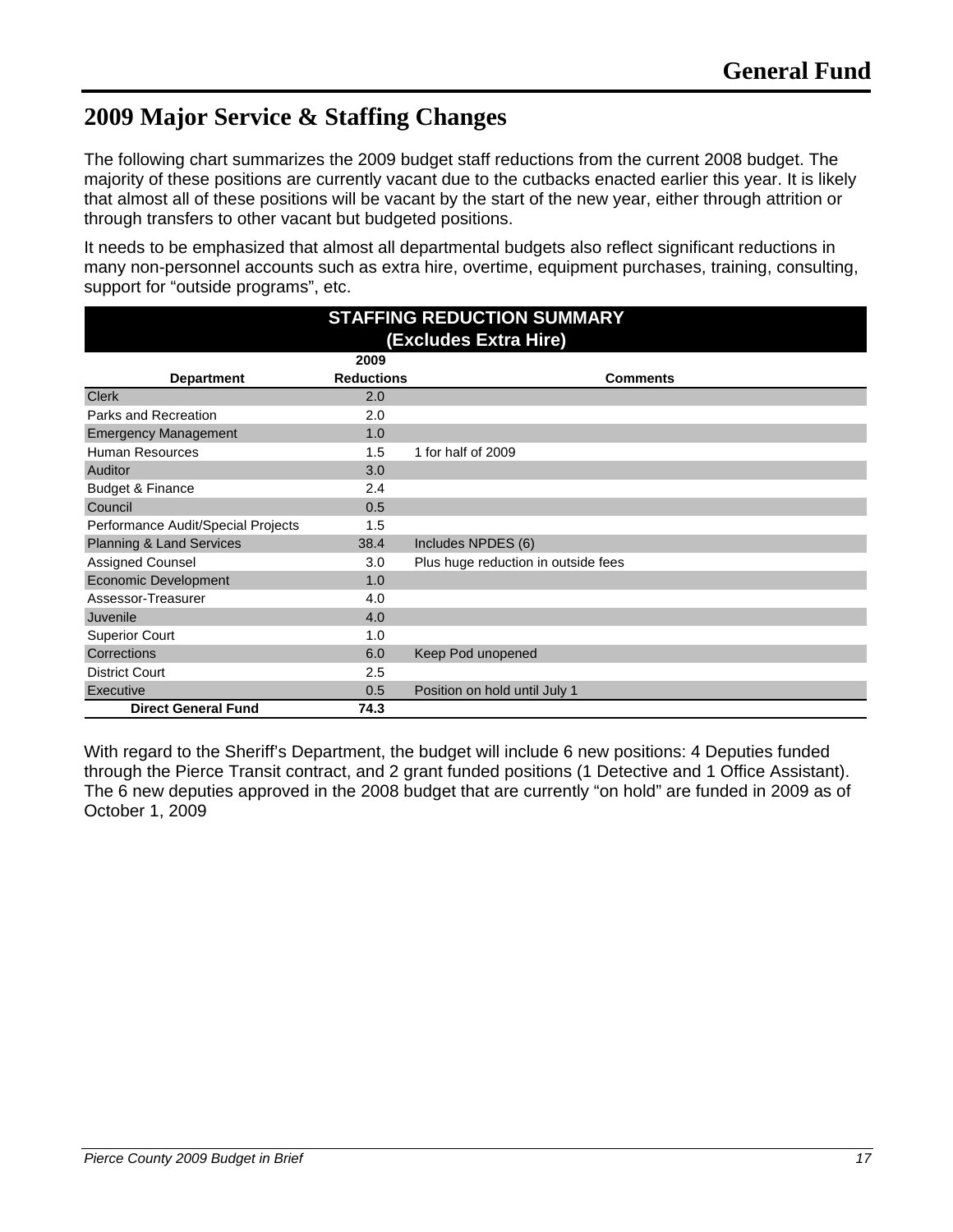### **Use of Prior Fund Balance**

The tables below present the actual financial results for the General Fund during the 1998-2007 period, and the estimated amounts for 2008-2009. As indicated in Figure 3, the trend through most of the decade had been very positive. Both a strong economy and prudent fiscal policies produced favorable financial results. However, the projected results for 2008 reflect a much different environment. We are projecting a deficit of \$6.3 million in 2008, and recommending the use of \$5.14 million in 2009 (1% for ongoing services, the clear zone \$500,000 and \$1.7 million in "carryover programs") to cover next year's proposed budget. It is our recommendation that we use no more than 1% in 2009 and, if necessary, another 1% in 2010 to "tide us over" in the hopes that the local economy will substantially improve by then. A Fund Balance below 8% will definitely require borrowing to meet our cash needs, and could lead to a bond rating downgrade.



**General Fund Summary**  Difference Between Revenues & Expenditures







.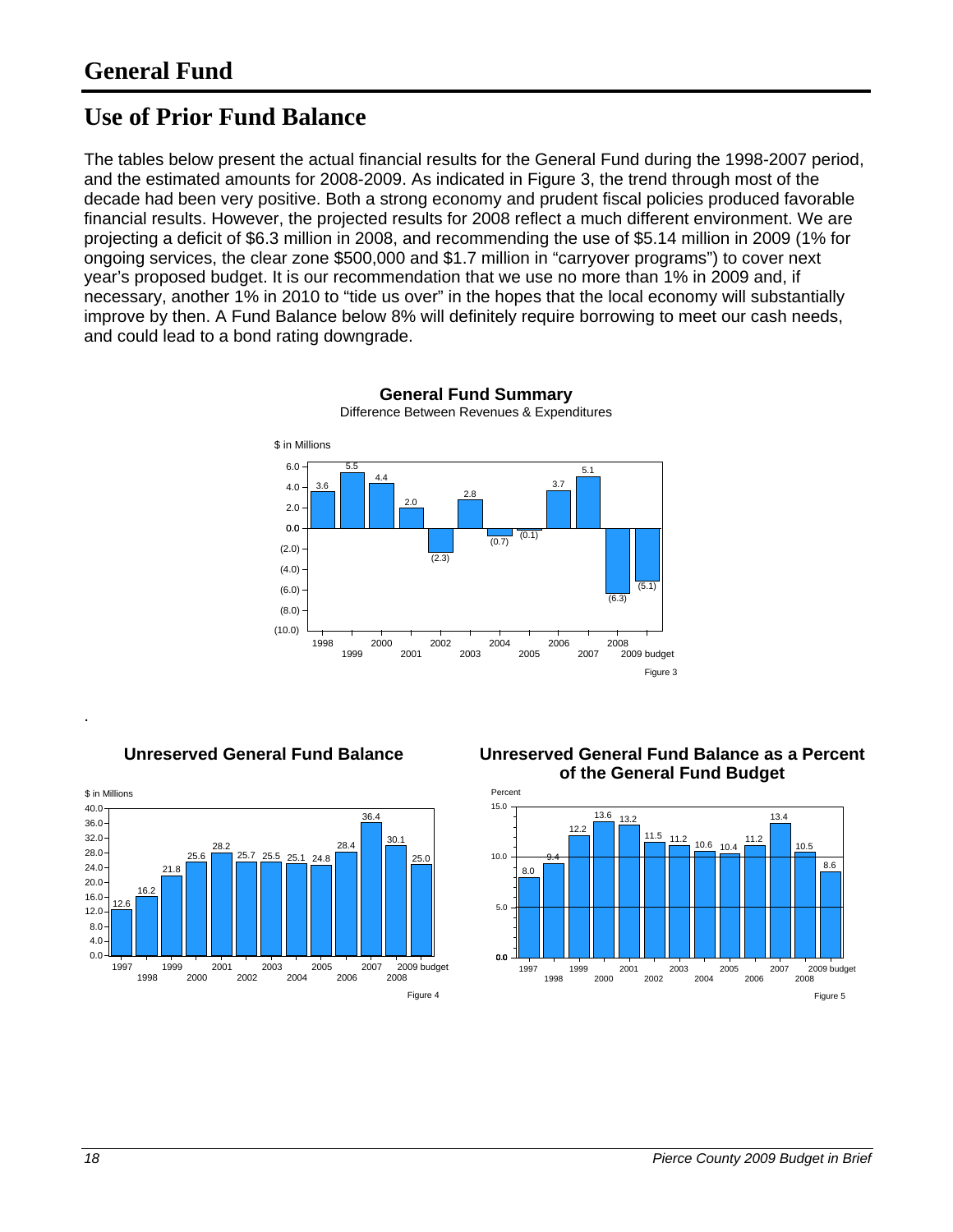A great many of the county's programs are financed from sources outside of the General Fund. In total, these funds have combined expenditures well in excess of the General Fund budget. However, the nature of the revenue sources mandate that **these monies can only be used for specific activities**. Hence, they are budgeted and accounted for in separate funds. Summary figures for each fund can be found in the Total Expenditures/Expenses table of the General Overview section.

### **Community Services & Human Services Fund**

The county is a major provider of community and human services through programs funded primarily from state and federal grants, and in recent years the new recording fees for housing programs. Due to the vagaries of the grant funding process, these budgets often vary significantly from year to year. The following summarizes the major funds and the significant changes in the 2009 budgets:

- $\diamond$  The reduction in **Community Development** reflects a smaller capital program for 2009.
- The **Mental Health Fund** reflects a more accurate estimate of the services which we will provide through state contracts.
- The **"Housing"** program changes often reflect grant fluctuations, major multi-year project impacts, and/or conservative grant estimates.

It is our belief that the funding from state and federal sources is not adequate to finance the service levels that should be provided. We are working with state and federal agencies in an attempt to increase the funding levels, and it is possible that additional grant monies will be

| <b>COMMUNITY SERVICES &amp; HUMAN SERVICES</b> |                       |                       |                   |  |  |
|------------------------------------------------|-----------------------|-----------------------|-------------------|--|--|
| <b>Fund</b>                                    | 2009<br><b>Budget</b> | 2008<br><b>Budget</b> | Percent<br>Change |  |  |
| <b>Community Action</b>                        | \$6,996,440           | \$6,908,705           | 1.3%              |  |  |
| Comm Development                               | 3,082,070             | 4,148,210             | (25.7)            |  |  |
| Homeless Hous Prog                             | 4,055,240             | 3,608,310             | 12.4              |  |  |
| Hous Repair Prog                               | 6,204,370             | 6,262,550             | (0.9)             |  |  |
| <b>Human Services</b>                          | 36,839,590            | 37,513,290            | (1.8)             |  |  |
| Low Income Hous Fee                            | 1,820,400             | 2,500,300             | (27.2)            |  |  |
| <b>Mental Health Fnd</b>                       | 17,610,900            | 19,860,210            | (11.3)            |  |  |

secured in 2009. However, even these potential new grants will probably be insufficient to cope with all the human service needs in Pierce County.

Even though most of the funding for these human and community service programs comes from state and federal grants, the General Fund and other locally generated revenues still provide a sizeable contribution, most of which is budgeted in the Miscellaneous Current Expense account. In addition, many of the General Fund dollars allocated to the Health Department will in turn be budgeted for social and human services.

#### **Transportation Services**

The Public Works and Utilities Department has major transportation responsibilities, and accounts for these responsibilities and service costs in seven major funds.

The 2009 budgets, with comparisons to 2008, are shown in the following table:

The major items of note for next year are:

 **Public Works Construction Fund**  reflects an increased capital construction program with substantial financing from **Roads REET** and **Traffic Impact Fee** Funds.

#### **TRANSPORTATION SERVICES FUNDS**

| <b>Fund</b>                 | 2009<br><b>Budget</b> | 2008<br><b>Budget</b> | Percent<br>Change |  |  |  |
|-----------------------------|-----------------------|-----------------------|-------------------|--|--|--|
| <b>County Roads Fund</b>    | \$70,743,260          | \$68,900,420          | 2.7<br>$\%$       |  |  |  |
| <b>PW Construc Fund</b>     | 55,870,000            | 51,662,000            | 8.1               |  |  |  |
| Ferry Serv Fund             | 4,626,000             | 4,251,880             | 8.8               |  |  |  |
| Airport Fund                | 18,834,940            | 1,578,015             | 1,093.6           |  |  |  |
| <b>Roads Second REET</b>    | 22,874,000            | 18,775,810            | 21.8              |  |  |  |
| Traffic Imp Fee Fund        | 6,790,030             | 6,000,000             | 13.2              |  |  |  |
| <b>Transport Facilities</b> | 2,648,880             | 9,352,760             | (71.7)            |  |  |  |

**Airport Fund** — reflects the operation of the Tacoma Narrows Airport.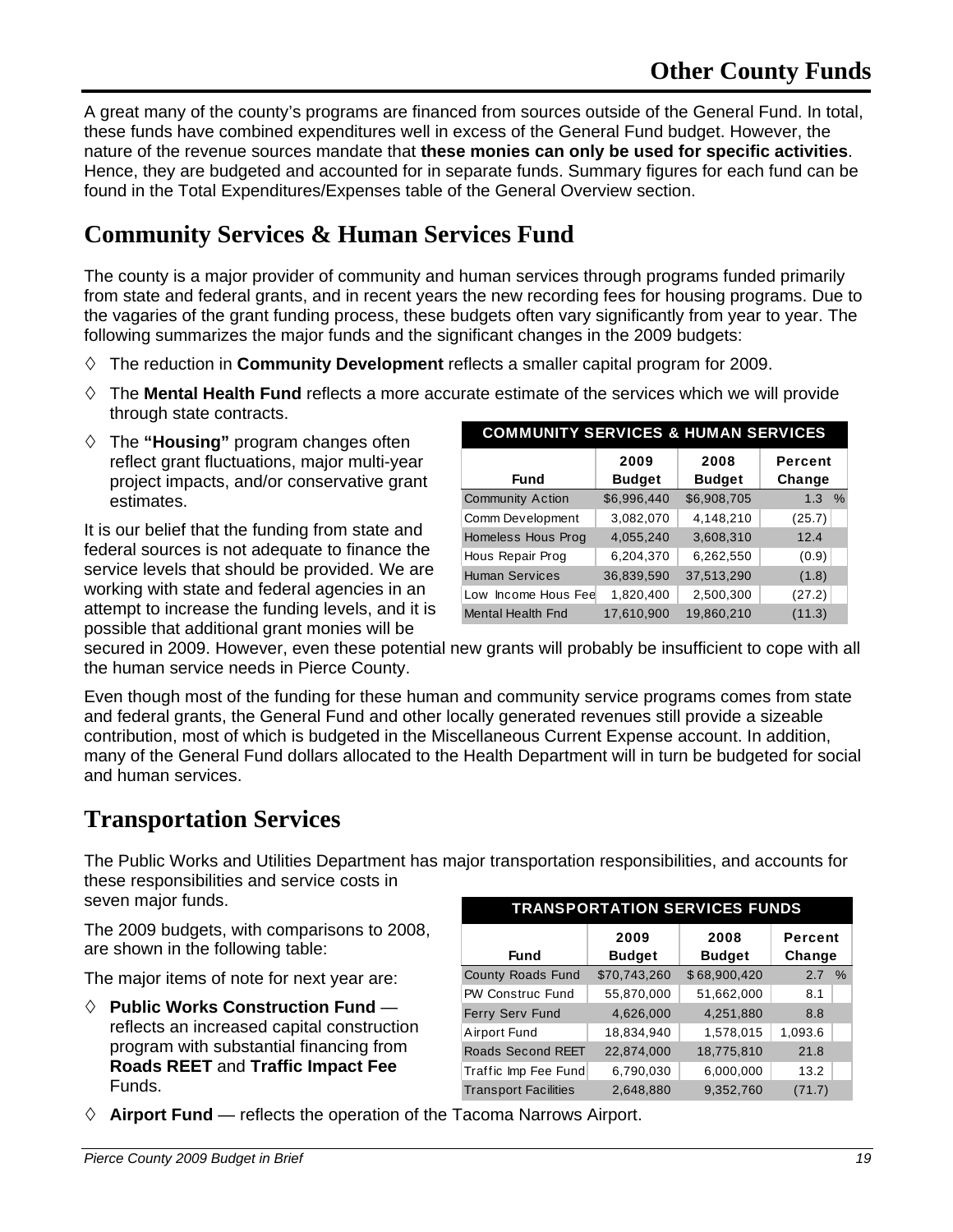### **Other County Funds**

- $\Diamond$  **Roads Second REET** reflects increased capital project allocations utilizing proposed bond **proceeds.**
- **Transportation Facilities**  reflects the 2009 costs for the proposed West Side Maintenance Facility.

### **Parks and Recreation Fund**

Although the county's General Fund provides a direct allocation for parks and recreation services (\$6.7

million in 2009), there are several other county funds which provide parks and recreation services or which construct, repair or enhance parks and recreation facilities. The 2009 Budgets for these funds are as follows:

Although this \$23 million total includes some double counting (transfer between funds for project accounting purposes), and is less than 2008, the above allocations still represent an enormous commitment by the county and its citizens to greatly enhanced parks and recreation programs – both for new facilities as well as for annual maintenance and programs.

| <b>PARKS FUND</b>                                                                  |                 |                   |                         |  |  |
|------------------------------------------------------------------------------------|-----------------|-------------------|-------------------------|--|--|
| 2008<br>2009<br><b>Percent</b><br><b>Budget</b><br>Fund<br><b>Budget</b><br>Change |                 |                   |                         |  |  |
| <b>Consery Futures</b>                                                             | 3,786,670<br>\$ | 10,247,910<br>\$. | $\frac{0}{6}$<br>(63.0) |  |  |
| Parks Impact Fees                                                                  | 570,160         | 3,384,200         | (83.2)                  |  |  |
| Parks Sales Tax                                                                    | 4,230,030       | 5,781,510         | (26.8)                  |  |  |
| Parks Second REET                                                                  | 4,256,970       | 4,814,740         | (11.6)                  |  |  |
| Paths & Trails                                                                     | 3,276,690       | 8,391,520         | (61.0)                  |  |  |
| Parks Const. Fund                                                                  | 5,282,990       | 5,591,030         | (5.5)                   |  |  |
| <b>Golf Courses</b>                                                                | 2.010.440       | 2,333,320         | (13.8)                  |  |  |

### **Environmental Services**

The county Public Works and Utilities Department has five funds which deal with environmental issues. These funds and budgets are listed below:

Major changes in these funds can be summarized as follows:

- $\diamond$  **Surface Water Management** the budget reflects some decreases in staffing but also includes a 10% rate increase to support on-going programs and responsibilities.
- $\diamond$  **Sewer Utility** the budget includes: A significant capital improvement program (although down from 2008).

| ZUUOI.   |                                       | <b>ENVIRONMENTAL SERVICES FUNDS</b> |               |               |            |
|----------|---------------------------------------|-------------------------------------|---------------|---------------|------------|
| $\circ$  | The addition of two new<br>positions. |                                     | 2009          | 2008          | Percent    |
|          |                                       | <b>Fund</b>                         | <b>Budget</b> | <b>Budget</b> | Change     |
| $\Omega$ | A rate increase of 5.0% to match      | Surface Water Mgmt                  | \$22,491,790  | \$27,851,940  | $(19.2)$ % |
|          | the impact of inflation on            | Sew er Utility                      | 74,990,390    | 93,390,400    | (19.7)     |
|          | operating costs.                      | Solid Waste                         | 6,542,180     | 6,136,910     | 6.6        |
|          |                                       | <b>Water Utility</b>                | 300,650       | 188,940       | 59.1       |
| $\Omega$ | A reduction in debt service           | River - REET                        | 6,624,260     | 9,631,140     | (31.2)     |
|          | costs.                                |                                     |               |               |            |

 $\Diamond$  **River REET** — includes a sizeable but somewhat diminished land acquisition program utilizing anticipated grant funds.

### **Internal Service Funds**

Internal Service Funds provide services, supplies, and equipment to other county departments, which pay for these services through various billing systems. In essence, these funds operate under the enterprise fund business model, except that their customers are other county departments. The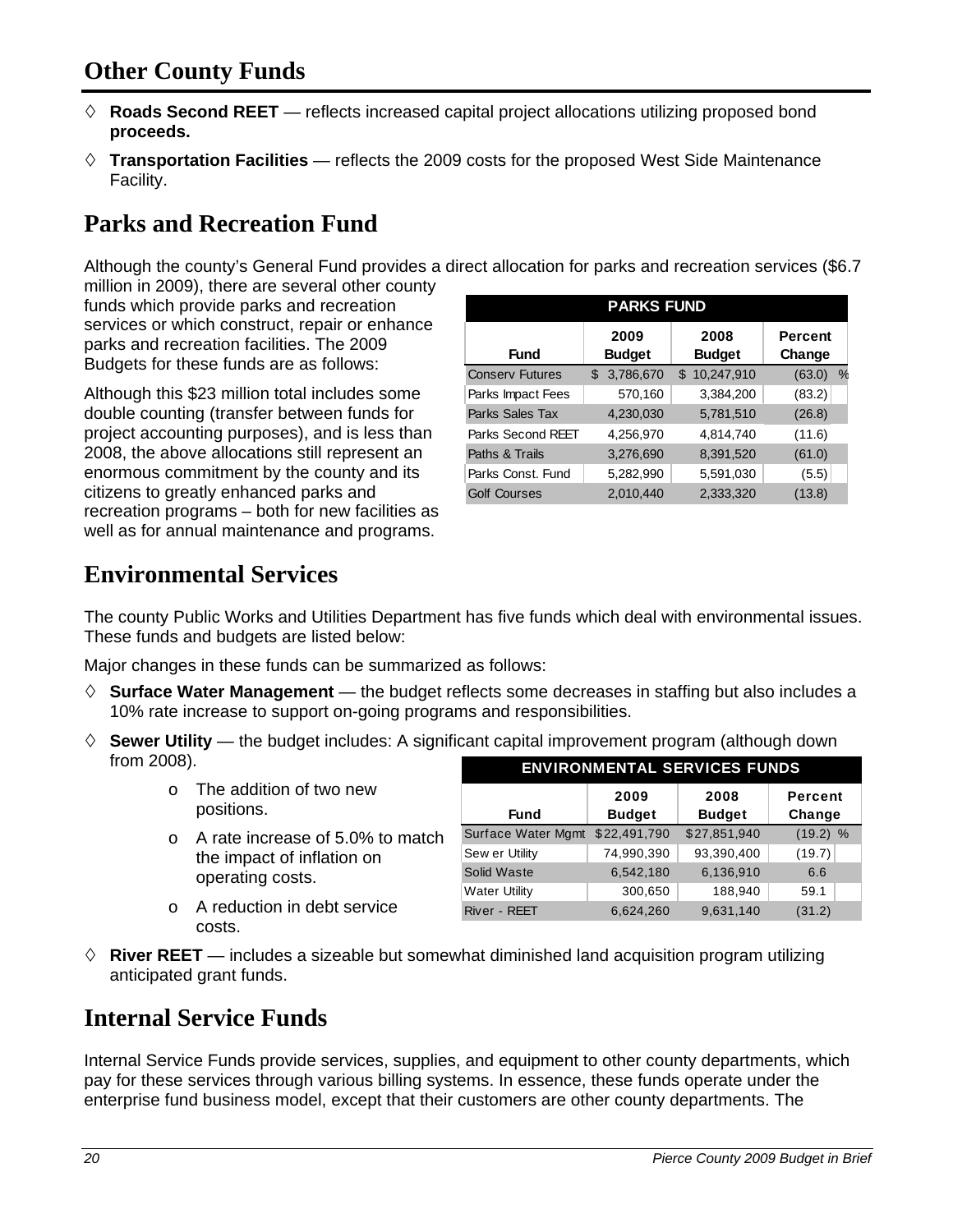long-range goal is to establish rates which will pay all operating and capital costs, and to insure that the General Fund does not need to subsidize these activities.

The following summarizes significant changes in 2009 budgets:

- $\Diamond$  **Equipment Services Fund** includes one new position to replace extra hire expenses, but with a slight reduction in vehicle purchases.
- $\Diamond$  **Information Technology** reflects the reduction of two positions, but includes monies to transition to a different electronic messaging platform.
- **Workers Compensation**  reflects increased projected costs estimates based upon recent claim experience.

Many of these Internal Service Funds will rely upon prior fund balance in order to support their 2009 budgets. This results from both the scheduled replacement of capital assets using reserves, and our desire to keep charges to other funds to a minimum.

| <b>INTERNAL SERVICE FUNDS</b>                                                      |              |              |           |  |  |  |  |
|------------------------------------------------------------------------------------|--------------|--------------|-----------|--|--|--|--|
| 2009<br>2008<br>Percent<br><b>Fund</b><br><b>Budget</b><br><b>Budget</b><br>Change |              |              |           |  |  |  |  |
| <b>Equipment Services</b>                                                          | \$15,064,840 | \$15,324,050 | $(1.7)$ % |  |  |  |  |
| <b>Information Tech</b>                                                            | 20,261,820   | 19,722,190   | 2.7       |  |  |  |  |
| <b>Facilities Mgmt</b>                                                             | 13,767,870   | 12,790,960   | 7.6       |  |  |  |  |
| Radio Communic                                                                     | 2,896,780    | 2,946,300    | (1.7)     |  |  |  |  |
| <b>Fleet Rental</b>                                                                | 5,193,460    | 4,893,640    | 6.1       |  |  |  |  |
| <b>General Services</b>                                                            | 3,364,980    | 3,377,520    | (0.4)     |  |  |  |  |
| Self Insurance                                                                     | 9,124,030    | 8,705,890    | 4.8       |  |  |  |  |
| <b>Workers Comp</b>                                                                | 4,023,250    | 3.584.940    | 12.2      |  |  |  |  |

### **Special Revenue & Other Funds**

The remaining county funds have been established by state law or county ordinance to separately record the revenues and expenditures associated with specific programs. The most important 2009 budget highlights are:

- **911 System Fund includes major allocations for technology improvements as well as the annual allocation for the new Emergency Operations Center loan repayment.**
- **Jail Construction Fund**  includes \$7.0 million funding for the remodeling of the 4-T Pod in the Main Jail (with an additional \$1 million allocation in 2008).
- **Chambers Bay Golf Course**  the major increase reflects the activity levels based upon actual experience and additional costs for maintenance and course enhancements for the US Amateur and US Open. These budget increases are financed through additional course revenues and payments from the USGA.
- **REET Construction Fund**  the 2009 capital program is much less than 2008 due to reduced revenues and very little available fund balance. We will commence work on Phase III of the County-City Building, although not until the latter part of the year.

#### **Summary**

The 2009 Budget submitted to the County Council is based upon a set of unfavorable economic conditions. This economic decline and the resultant negative impact upon revenues has been the sharpest in at least the last decade. Cutbacks in programs and staffing (especially in the General Fund) have become unavoidable. We have attempted to prioritize these cutbacks where feasible to minimize the impact upon public safety or judicial system services. However, given the fact that so much of the General Fund is already allocated to these services (76%), it is unavoidable that some marginal cutbacks in these areas must be made.

We will need to closely monitor our 2009 revenues as the months unfold to see if additional cutbacks become necessary due to continued revenue difficulties. It is also possible that the situation could improve in mid to late 2009, thus allowing us to restore some of these cutbacks. However, it is very unlikely that our revenues will return to the levels seen in the 2006 - 2007 period.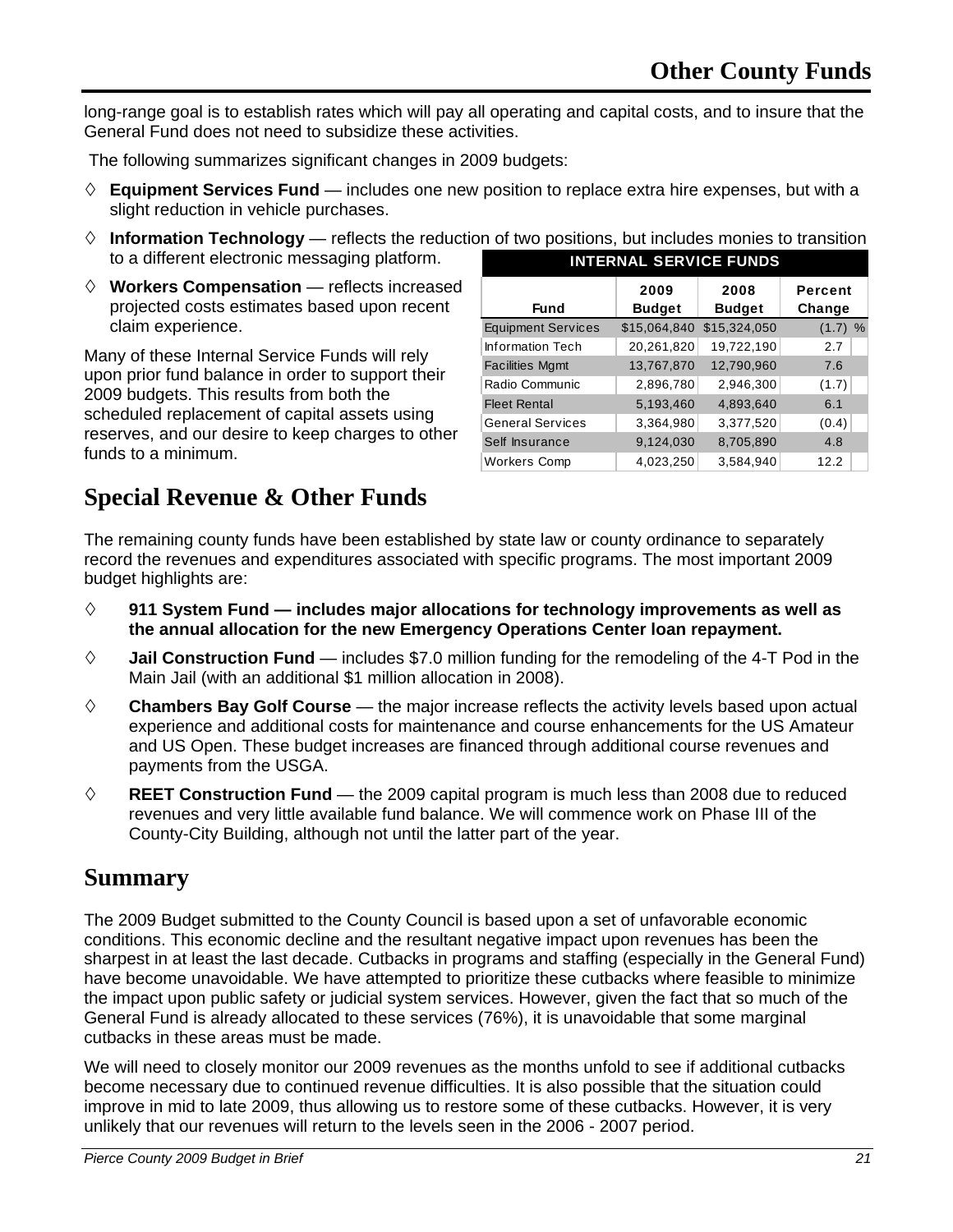### **Property Taxes and Assessed Valuation**

The growth in Property Tax revenue is dependent upon both the actual growth in assessed valuation and the tax rate. The growth in assessed valuation from 2008 to 2009 was approximately \$2.8 billion (3.2%). Approximately 75% of the growth is due to new construction, and 25% is due to the revaluation of existing properties.

### **Property Tax Levy Rates**

Levy rates determine the amount of tax that a **Combined Property Tax Millages**  property owner pays per thousand dollars of assessed value. The November 2001 passage of Initiative 747 limits the maximum growth in property tax revenues from existing property to the lesser of 1% or the percentage increase in the Implicit Price Deflator (IPD), which is 2.084% in 2009 (based upon last year's actual figures). This limitation on property tax revenue growth coupled with an inflationary increase in existing property revaluations has resulted in a 38% decline in rates since the initiative was enacted. However, the relatively small increase in 2009 valuations will result in a slight increase in tax rates next year. The charts on the following page present historical and comparative detailed rate information.

#### **Total Assessed Valuation**





|                                           | <b>Property Tax Levies</b> |      |                                  |                                  |         |                  |  |  |
|-------------------------------------------|----------------------------|------|----------------------------------|----------------------------------|---------|------------------|--|--|
|                                           |                            | 2008 |                                  |                                  | 2009    |                  |  |  |
|                                           | Tax Rate <sup>1</sup>      |      | Revenue                          | Tax Rate <sup>1</sup>            | Revenue |                  |  |  |
|                                           |                            |      | Assessed Value: \$89,354,870,537 | Assessed Value: \$92,203,419,317 |         |                  |  |  |
| A. County Levy (\$1.80 maximum)           |                            |      |                                  |                                  |         |                  |  |  |
| General Fund                              | \$<br>1.0221               | \$   | 91,329,200                       | \$<br>1.0241                     | \$      | 94,421,980       |  |  |
| Administrative Refund RCW 84.69           | 0.0013                     |      | 120,500                          | 0.0018                           |         | 163,200          |  |  |
| Sub Total General Fund                    | 1.0234                     |      | 91,449,700                       | 1.0259                           |         | 94,585,180       |  |  |
| Veteran's Relief                          | 0.0065                     |      | 582,520                          | 0.0065                           |         | 602,270          |  |  |
| Social Services                           | 0.0144                     |      | 1,289,840                        | 0.0145                           |         | 1,338,370        |  |  |
| <b>Total County Levy</b>                  | 1.0443                     |      | 93,322,060                       | 1.0469                           |         | 96,525,820       |  |  |
| B. Conservation Futures (\$.0625 Maximum) | 0.0391                     |      | 3,492,825                        | 0.0392                           |         | 3,612,710        |  |  |
|                                           |                            |      | Assessed Value: \$39,619,526,175 | <b>Assessed Value:</b>           |         | \$40,512,253,884 |  |  |
| C. Road District Levy (\$2.25 Maximum)    |                            |      |                                  |                                  |         |                  |  |  |
| Allocated to Road Fund                    | 1.1266                     |      | 44,634,710                       | 1.1386                           |         | 46,125,580       |  |  |
| Law Enforcement Levy                      | 0.2740                     |      | 10,854,270                       | 0.2772                           |         | 11,230,280       |  |  |
| Administrative Refund RCW 84.69           |                            |      |                                  |                                  |         |                  |  |  |
| <b>Total Road District Levy</b>           | 1.4005                     |      | 55,488,980                       | 1.4158                           |         | 57,355,860       |  |  |
| <b>TOTAL COUNTY TAX LEVIES</b>            | 2.4839                     |      | 152,303,865                      | \$<br>2.5019                     |         | 157,494,390      |  |  |

 $1$ Tax rates are applied to each  $$1,000$  of assessed value.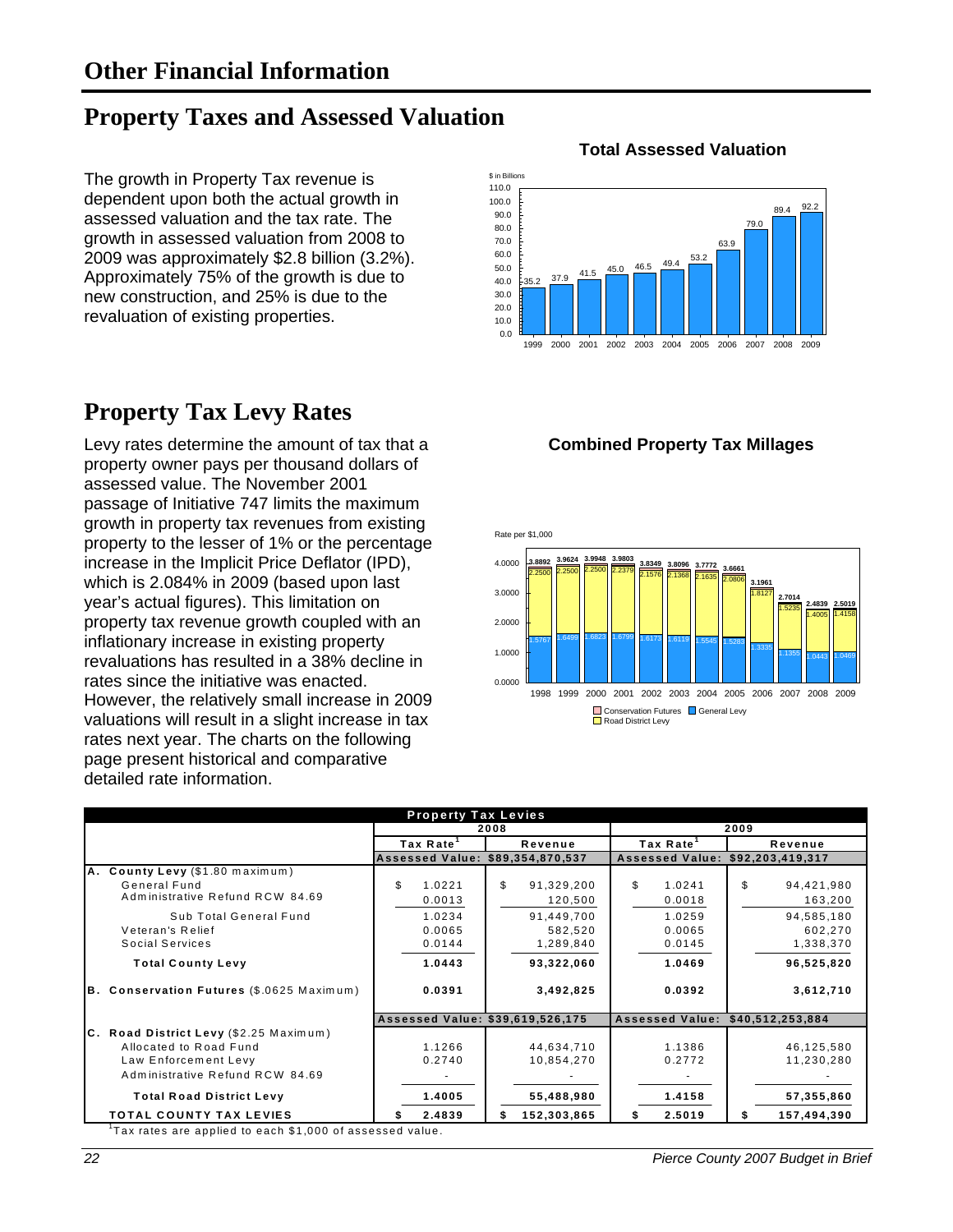### **Debt Capacity**

Under Washington State Law, a county may issue general obligation debt for general county purposes in an amount not to exceed 2½% of all actual value of all taxable property. Unlimited tax debt requires an approving vote of the people, and any election to validate General Obligation Debt must have a voter turnout of at least 40% of those who voted in the last state general election, and 60% of those voting must be in the affirmative. The County Council may, by ordinance, authorize the issuance of limited tax General Obligation Debt in an amount up to 1½% of the actual valuation within the County without a vote of the people. No combination of limited or unlimited tax debt may exceed 2½% of the actual valuation. The debt service on unlimited tax debt is secured by excess tax levies, whereas the debt service on limited tax debt is secured by taxes collected within the \$1.80 per \$1,000 of assessed value county operating levy.

| Debt Capacity as of September 30, 2008                  |                  |    |                |
|---------------------------------------------------------|------------------|----|----------------|
| 2008 Assessed Vaulation for 2009 Tax Collections        |                  | S  | 92,203,419,317 |
| A. Inside Levy (issued without vote of the people)      |                  |    |                |
| Legal Limit (1.5% of property value)                    |                  | \$ | 1,383,051,290  |
| Amount of Debt Applicable to Debt Limit:                |                  |    |                |
| Net Limited General Obligation Bonds                    | \$<br>96,615,423 |    |                |
| Net Limited General Obligation Bonds - Proprietary Type | \$<br>23,687,830 |    |                |
| Estimated Compensated Absences (12/31/2007)             | 20,410,000       |    |                |
| Installment Contracts - Ferries & Road                  | 9,284,274        |    |                |
| <b>Total Limited Tax General Obligation Debt</b>        |                  |    | 149,997,527    |
| Limited Tax General Obligation Debt Margin Available    |                  | S  | 1,233,053,763  |
| B. Outside Levy (issued with vote of the people)        |                  |    |                |
| Legal Limit (2.5% of property value)                    |                  | \$ | 2,305,085,483  |
| Amount of Debt Applicable to Debt Limit:                |                  |    |                |
| Net Limited General Obligation Debt                     |                  |    | 149,997,527    |
| <b>Total General Obligation Debt Margin Available</b>   |                  |    | 2,155,087,956  |

| Pierce County Bonded Debt Ratios Estimated at September 30, 2007              |         |
|-------------------------------------------------------------------------------|---------|
| <b>General Obligation Bonded Debt per Capita</b>                              |         |
| (excluding Proprietary GO/Debt, Compensated Absences, & Installment Contract) | 119.96  |
|                                                                               |         |
| Assessed Valuation per Capita                                                 | 114.482 |
| Ratio of direct G O Bonded Debt to Assessed Value                             |         |
| (including Proprietary GO/Debt)                                               | 0.0010  |

|                     | <b>Pierce County Bond Ratings</b> |               |
|---------------------|-----------------------------------|---------------|
|                     | General                           | Sewer Revenue |
|                     | Obligation                        | (Uninsured)   |
| Moody's             | Aa3                               | A-1           |
| Standard and Poor's | AA-                               | AA-           |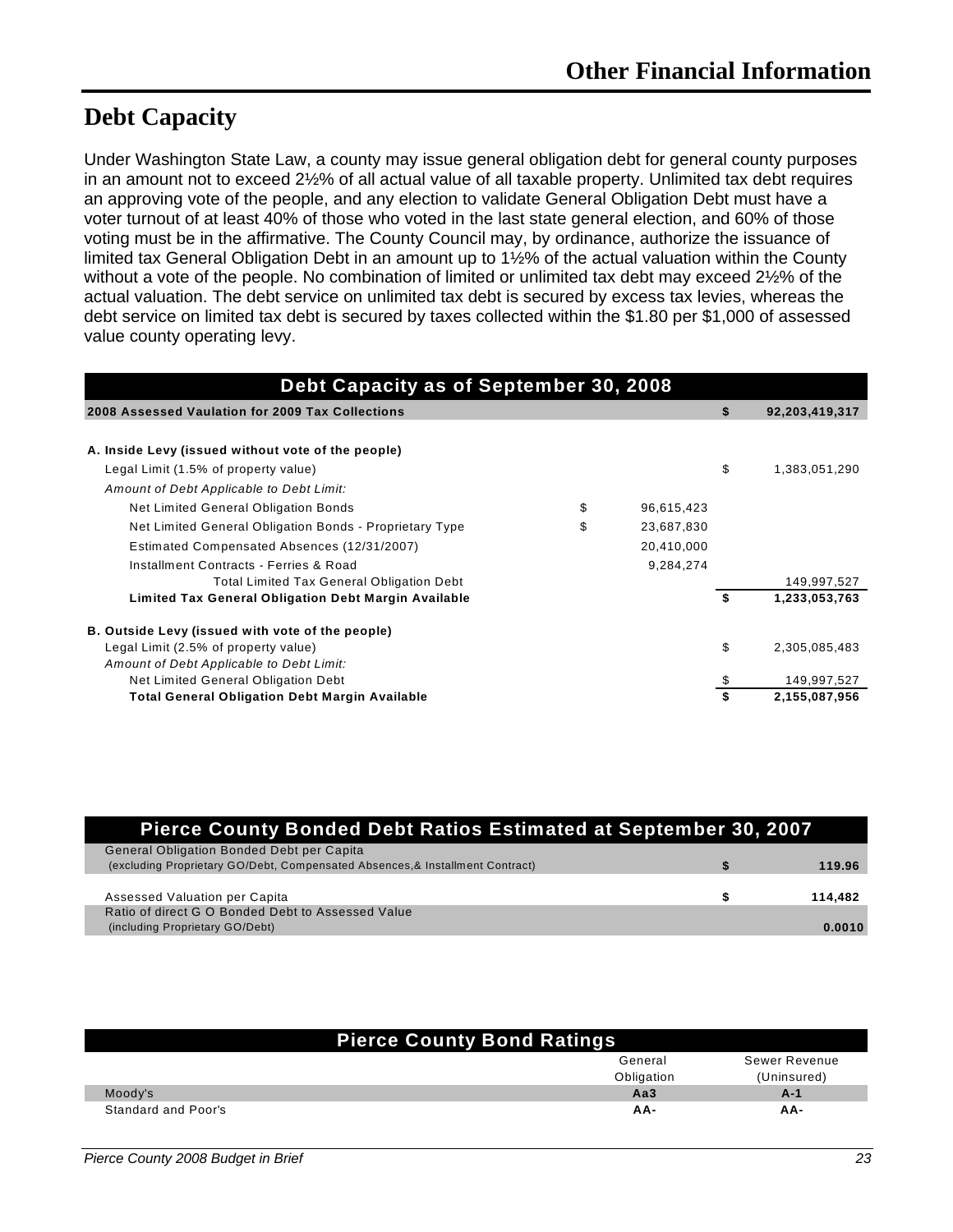### **2009 Capital Improvement Program**

The Capital Facilities Plan (CFP) details the County's most current understanding of the projected capital improvement needs and financing sources. The CFP is one of the elements of Pierce County's comprehensive plan required by Washington's Growth Management Act.

One of the principal criteria for identifying needed capital improvements is standards for level of service (LOS). The CFP specifies the LOS standards for each public facility and requires that new development be served by adequate facilities. The document also includes the designation of facilities required to be concurrent which means "that adequate public facilities are available when the impacts of development occur". Objectives, principles, and standards that guide and implement the provision of adequate public facilities are contained in the CFP.





The Capital Facilities Plan does not authorize the expenditure of funds over the six-year time frame of the plan. Rather, the funds for capital projects are appropriated annually in the County's Budget.

Capacity projects are defined as those that increase space or capabilities. Non-capacity projects are major repairs or renovations to existing facilities.

In order to be considered a "capital improvement" for the CFP, the expenditure must be for the acquisition of a physical asset which has a useful life in excess of one year and which has a value/cost of at least \$75,000. Excluded from the definition are such items as vehicles, office and data processing equipment, other equipment items (unless they are an integral part of the larger physical improvement), and normal repairs and maintenance.

### **Capital Improvement Projects Summary**

Capital expenditures planned and budgeted for 2009 are significantly lower than 2008 due to fiscal constraints. The 2009 Capital Improvement Program provides for enhancements to safety and security, transportation and infrastructure, land conservation and recreation, environmental services, repairs and renovations, and increased capacity to keep pace with County growth and to maintain LOS standards. The following table summarizes the projects planned in the CFP for each category of facility.

|                                 |     |            |    |             |     |            |     | <b>CAPITAL IMPROVEMENT PROJECT SUMMARY</b> |               |    |             |
|---------------------------------|-----|------------|----|-------------|-----|------------|-----|--------------------------------------------|---------------|----|-------------|
|                                 |     | 2009       |    | 2010        |     | 2011       |     | 2012                                       | 2013          |    | 2014        |
| <b>Adult Detention</b>          | \$. | 5,832,700  | ß. | 454,200     | \$. | 347,800    | \$. | 252,700                                    | \$<br>202,500 | S  | 200,000     |
| Airport                         |     | 400,000    |    | 2,707,000   |     | 275,000    |     | 75,000                                     | 775,000       |    | 75,000      |
| <b>District Court</b>           |     | 1,569,300  |    | 3,210,000   |     | 338,100    |     | 128,800                                    |               |    |             |
| Ferry System                    |     | 60,000     |    | 50,000      |     | 550,000    |     | 600,000                                    |               |    |             |
| <b>General Admin Buildings</b>  |     | 863,800    |    | 7,351,200   |     | 20,208,200 |     | 20,766,800                                 | 25,488,100    |    | 24,603,000  |
| <b>Human Services</b>           |     | 100,000    |    | 3,146,900   |     | 3,685,600  |     | 6,149,700                                  | 19,871,500    |    | 13,500,000  |
| Juvenile Detention              |     | 83,500     |    | 5,745,000   |     | 4.947.400  |     | 4,650,000                                  | 4,675,000     |    | 4,500,000   |
| Parks and Recreation            |     | 8,446,000  |    | 32,166,100  |     | 270,000    |     | 270,000                                    | 270,000       |    | 136,670,000 |
| River Improvement               |     | 5,935,000  |    | 5,039,000   |     | 500,000    |     | 500,000                                    | 500,000       |    | 500,000     |
| Roads Bldgs & Facilities        |     | 2,648,900  |    | 6,319,100   |     |            |     |                                            |               |    |             |
| <b>Sanitary Sewer</b>           |     | 22,005,300 |    | 47,074,200  |     | 47,291,800 |     | 53,955,800                                 | 54, 552, 700  |    | 43,146,300  |
| <b>Sheriff Buildings</b>        |     | 75,000     |    | 285,000     |     | 9,960,900  |     | 10,054,900                                 | 9.979.900     |    | 2,094,000   |
| <b>Solid Waste</b>              |     | 688,000    |    | 600,000     |     | 2,225,000  |     |                                            |               |    |             |
| <b>Superior Court</b>           |     | 50,000     |    | 1,900,000   |     | 1,460,000  |     | 50,000                                     | 50,000        |    | 50,000      |
| <b>Surface Water Management</b> |     | 5,675,000  |    | 9,255,000   |     | 7,803,000  |     | 6,322,000                                  | 6,960,000     |    | 8,340,000   |
| Total                           | \$  | 54,432,500 |    | 125,302,700 | S   | 99,862,800 | S.  | 103,775,700                                | 123,324,700   | S. | 233,678,300 |

*24 Pierce County 2008 Budget in Brief*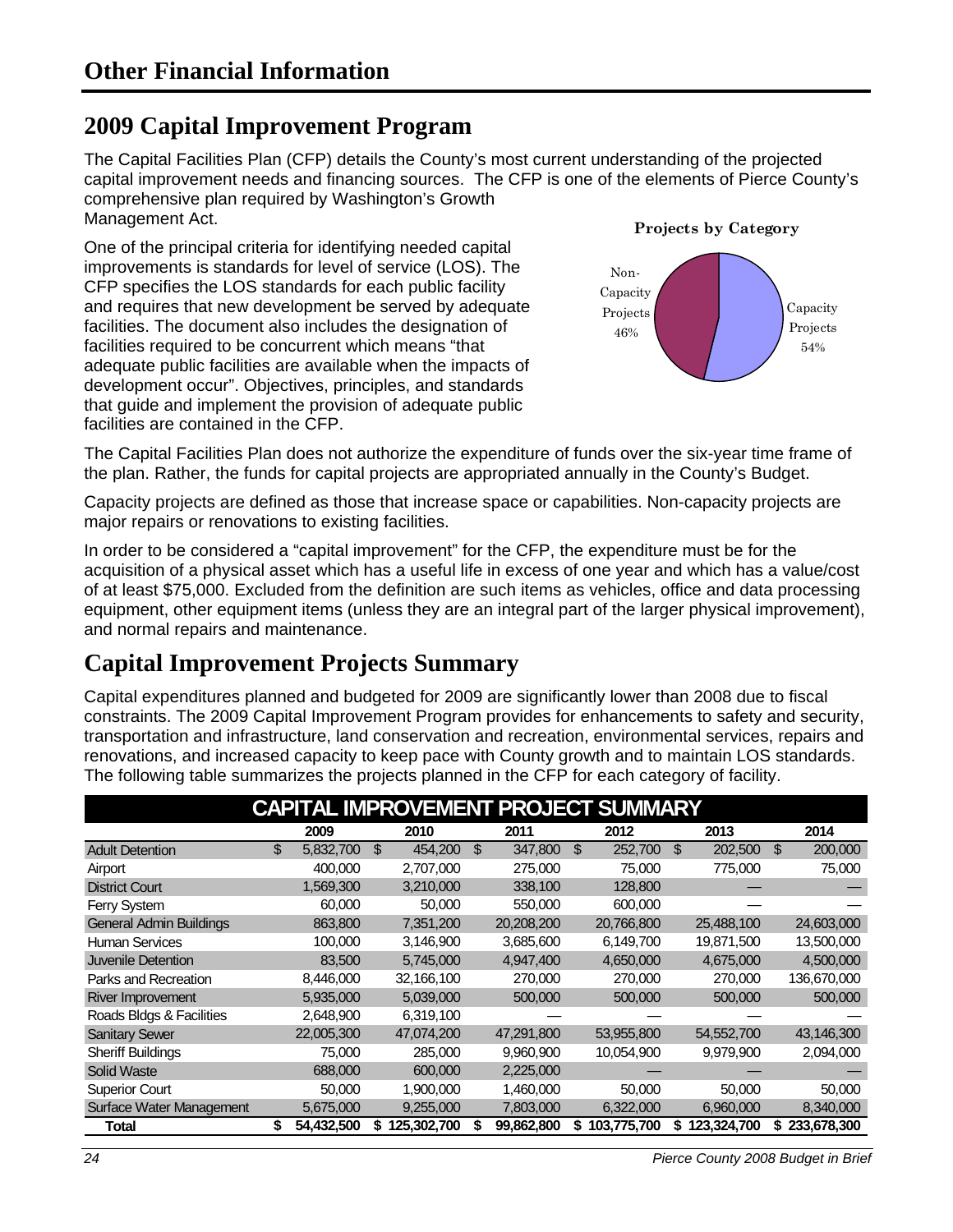### **2009 Capital Improvement Projects Sources of Funds**

The sources of funds for capital improvement projects have been grouped into five major categories. For 2009 38% will be from Taxes/Fees, 49% from Service Fees and 13% from Grants and Contributions. **Sources by Category**

- **Taxes/Fees**. This source of revenue includes non-dedicated taxes and fees such as sales tax, property tax, court fines, licenses and permits. This category also includes dedicated taxes and fees such as park impact fees, park sales tax, and gas taxes.
- **Service Fees**. These fees are for specific services provided. Examples are E911, golf course fees, sewer fees and surface water management fees.



- **Grants & Contributions**. This source of revenue includes federal, state and city contributions for specific projects or purposes. Examples include road funds, parks donations and grants, mental health and human services grants, and the City of Tacoma portion of the County-City Building
- **Bonds**. This is interest bearing debt issued by the county.
- **Intergovernmental Loans**. This category is used for loans from one department to another, or from a tax/fees fund to a user fee (enterprise) fund.

|                                | <b>2009 SOURCE OF FUNDS</b> |                     |                      |                 |
|--------------------------------|-----------------------------|---------------------|----------------------|-----------------|
|                                |                             |                     | Grants &             |                 |
|                                | Taxes/Fees                  | <b>Service Fees</b> | <b>Contributions</b> | Total           |
| <b>Adult Detention</b>         | \$<br>5,832,700             | \$                  | \$                   | \$<br>5,832,700 |
| Airport                        | 205,000                     |                     | 195,000              | 400,000         |
| <b>District Court</b>          | 1,569,300                   |                     |                      | 1,569,300       |
| Ferry System                   |                             |                     | 60,000               | 60,000          |
| <b>General Admin Buildings</b> | 863,800                     |                     |                      | 863,800         |
| <b>Human Services</b>          | 100,000                     |                     |                      | 100,000         |
| Juvenile Detention             | 83,500                      |                     |                      | 83,500          |
| Parks and Recreation           | 7,464,000                   | 618,000             | 364,000              | 8,446,000       |
| <b>River Improvement</b>       | 2,591,000                   |                     | 3,344,000            | 5,935,000       |
| Roads Bldgs & Facilities       | 2,648,900                   |                     |                      | 2,648,900       |
| <b>Sanitary Sewer</b>          |                             | 19,960,300          | 2,045,000            | 22,005,300      |
| <b>Sheriff Buildings</b>       | 75,000                      |                     |                      | 75,000          |
| Solid Waste                    |                             | 688,000             |                      | 688,000         |
| <b>Superior Court</b>          |                             |                     | 50,000               | 50,000          |
| Surface Water Management       |                             | 4,611,000           | 1,064,000            | 5,675,000       |
| <b>Total</b>                   | 21,433,200<br>S             | 25,877,300          | 7,122,000<br>S       | 54,432,500      |

| <b>IMPACT ON THE OPERATING BUDGET</b> |                                              |                   |     |           |  |           |  |           |  |           |    |           |  |  |
|---------------------------------------|----------------------------------------------|-------------------|-----|-----------|--|-----------|--|-----------|--|-----------|----|-----------|--|--|
|                                       | 2009<br>2012<br>2013<br>2014<br>2010<br>2011 |                   |     |           |  |           |  |           |  |           |    |           |  |  |
| <b>District Court</b>                 | \$                                           | $\qquad \qquad -$ | \$. | .072.700  |  | 1.072.700 |  | 1.072.700 |  | 1,072,700 | S. | 1,072,700 |  |  |
| Parks and Recreation                  |                                              |                   |     | 7.000     |  | 7.300     |  | 7.600     |  | 10.900    |    | 11.300    |  |  |
| <b>Sheriff Buildings</b>              |                                              |                   |     |           |  |           |  |           |  | 40,000    |    | 70,000    |  |  |
| <b>Superior Court</b>                 |                                              | 436.200           |     | 872.400   |  | 1.308.600 |  | 1.308.600 |  | 1,308,600 |    | 1.308.600 |  |  |
| <b>Surface Water Management</b>       |                                              | 1,321,000         |     | 1,361,000 |  | 1,402,000 |  | 1,444,000 |  | 1,487,000 |    | 1,539,000 |  |  |
| Total                                 |                                              | 1,757,200         |     | 3,313,100 |  | 3,790,600 |  | 3,832,900 |  | 3,919,200 |    | 4,001,600 |  |  |

*Pierce County 2009 Budget in Brief 25*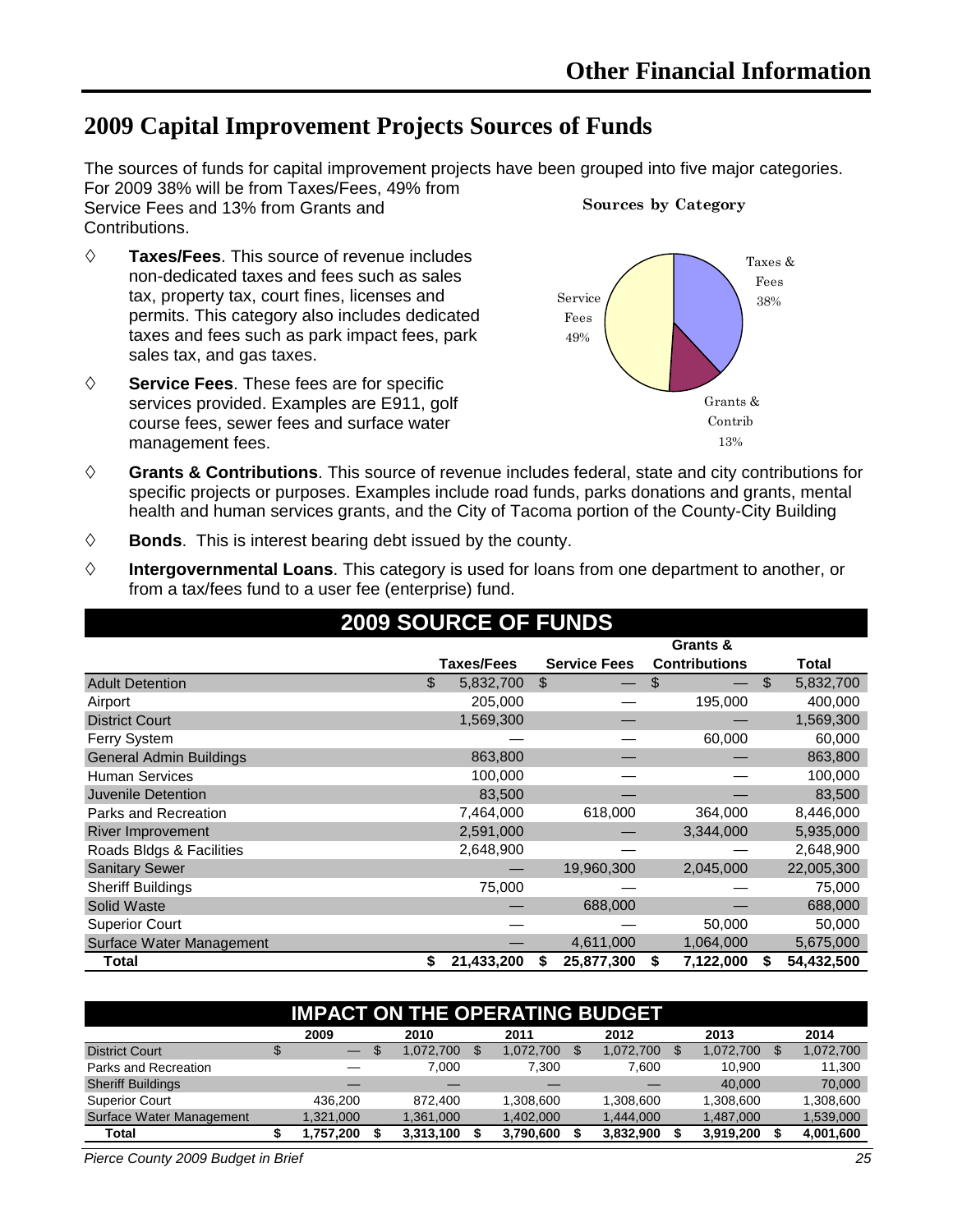### **Staffing Information**

As the population of Pierce County has increased, the demand for county services has risen correspondingly. General Fund staffing (authorized positions) has increased by 248 FTEs (14%) since 1999 while staffing in all other funds (special revenue, enterprise, and internal services) has increased by 329 FTEs (32%). Overall, 577 FTEs have been added since 1999, an increase of 20%.



**County-wide Staffing Summary** 



In August of 2000, the County took over Inpatient Services at Puget Sound Behavioral Health (PSBH), eventually adding 239 new staff positions in 2000 and 2001. This accounts for the large increase in those years.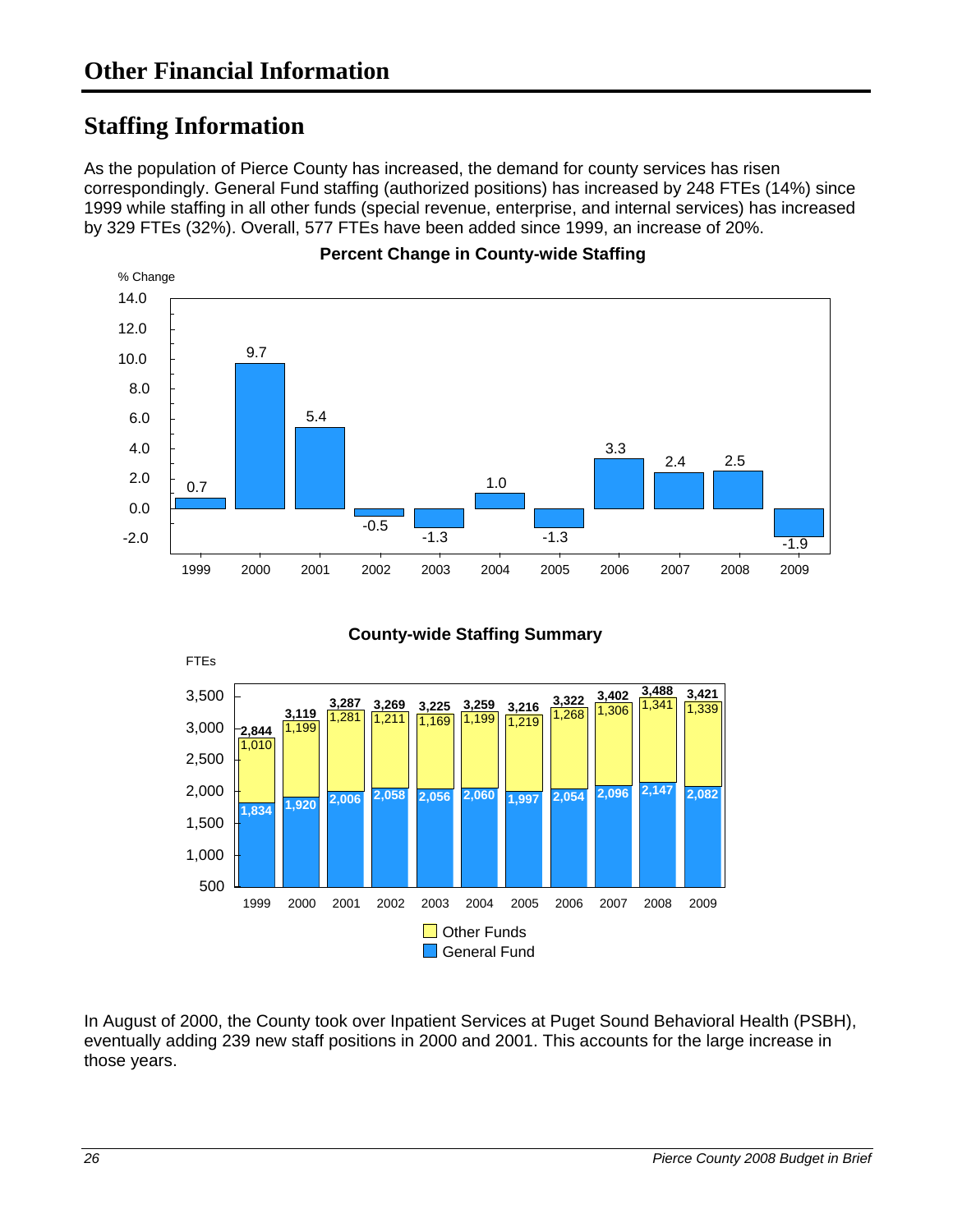The percentage changes in 2002-2005 reflect either only a small increase or an actual decrease due to the following factors:

- The **PSBH** staff count subsequently declined over these years to 98 positions in 2005 as service responsibilities were restructured or eliminated,
- $\diamond$  **Initiative 747 (1%** property tax limitation) resulted in far less revenue being available to fund new positions or even to support existing positions, and
- The **Sheriff's** contract with the City of Lakewood for police services was terminated at the end of 2004, which resulted in a loss of 103 positions in the Sheriff's department in 2005.

The 2006-2008 Budgets again reflect new positions throughout the County to enhance service levels, including staff in PALS, Sheriff, Corrections, Prosecuting Attorney, Assigned Counsel, Superior Court, Juvenile, Human Resources, Medical Examiner, Clerk, Emergency Management, Economic Development, Parks and Recreation, Transportation and Environmental Services, and the Auditor's office for animal control and election services.

However, recent significant revenue cutbacks will result in proposed staffing reductions in 2009.

#### **2009 Total County Staffing**

Summarized by Function

The Public Safety and Legal/Judicial systems combined accounts for just over 48% of the total County staff, with the Mental and Physical Health system at almost 11%. Just over 19% of the total staff provides PW & Utilities, and the Physical Environment services. Almost 2% of the total staff is related to Culture and Recreation. Just under 5 % are involved in Economic Environment activity and just under 15% staffing provide general government functions (including internal service funds).



#### **2009 General Fund Staffing**



The Public Safety and Legal/Judicial systems combined accounts for just over 78% of all General Fund staff. Just over 12% provide General Governmental services. Just under 7% of the General Fund staff support Economic Environment activities and nearly 3% are involved in Culture and Recreation, and Physical **Environment activities. Public Safety, 1040.3**<br>**Public Safety, 1040.3** 

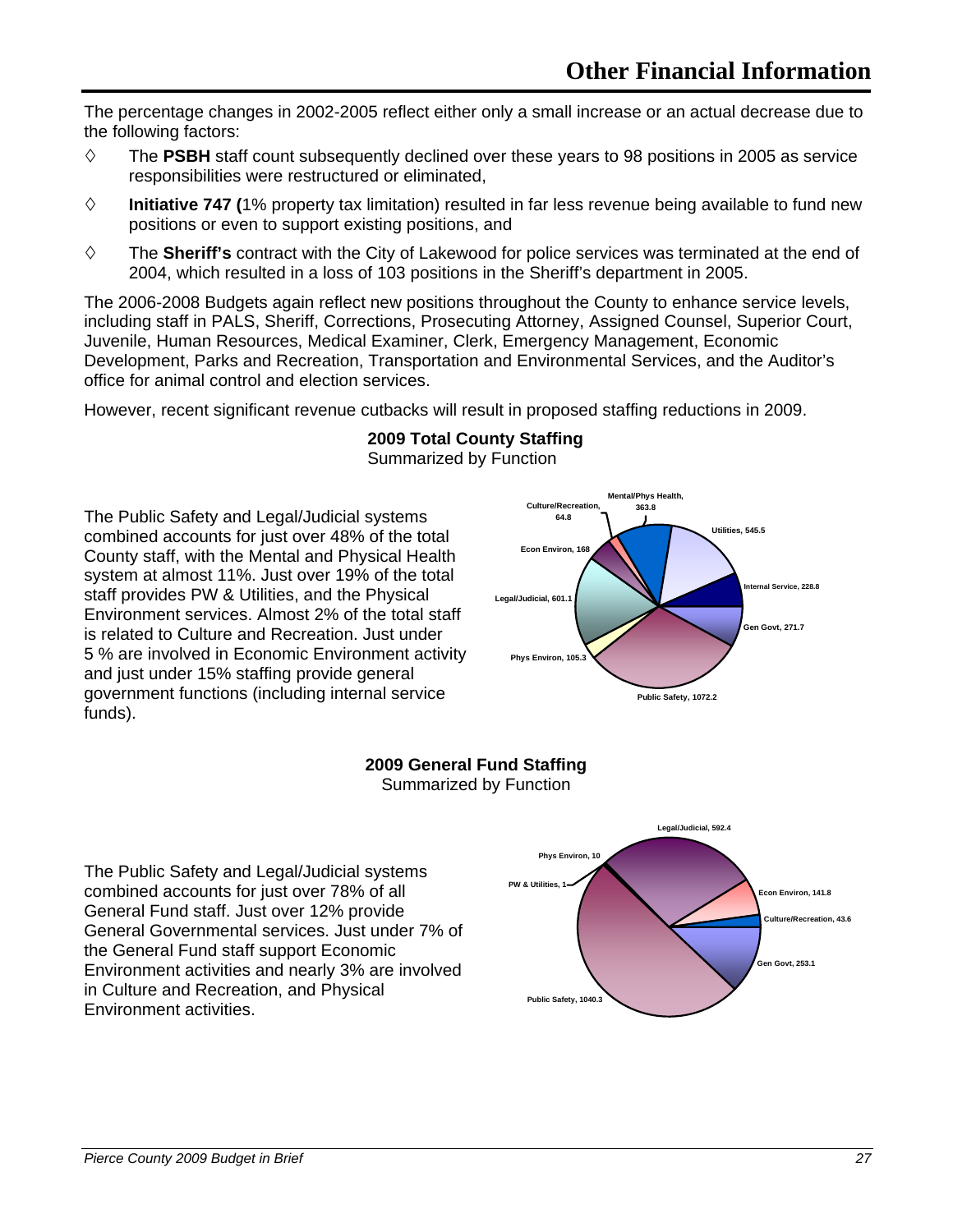|                                             |                          |          |                          | <b>STAFFING SUMMARY</b>  |                          |                          |                |                          |                |
|---------------------------------------------|--------------------------|----------|--------------------------|--------------------------|--------------------------|--------------------------|----------------|--------------------------|----------------|
|                                             | 1999                     | 2003     | 2004                     | 2005                     | 2006                     | 2007                     | 2008           | 2009                     | Change<br>from |
|                                             | <b>FTE</b>               | FTE.     | <b>FTE</b>               | FTE                      | <b>FTE</b>               | <b>FTE</b>               | <b>FTE</b>     | <b>FTE</b>               | 1999           |
| <b>General Fund:</b>                        |                          |          |                          |                          |                          |                          |                |                          |                |
| Assessor/Treasurer                          | 97.80                    | 90.30    | 90.10                    | 90.60                    | 91.80                    | 91.30                    | 90.60          | 86.60                    | (11.20)        |
| <b>Assigned Counsel</b>                     | 88.80                    | 85.00    | 85.60                    | 89.30                    | 93.20                    | 96.60                    | 101.10         | 98.10                    | 9.30           |
| Auditor                                     | 40.00                    | 43.00    | 43.00                    | 45.00                    | 51.00                    | 54.00                    | 53.30          | 50.30                    | 10.30          |
| <b>Budget &amp; Finance</b>                 | 41.85                    | 43.20    | 44.20                    | 44.15                    | 44.15                    | 44.95                    | 45.00          | 42.57                    | .72            |
| Clerk of the Superior Court                 | 52.00                    | 57.00    | 58.00                    | 57.00                    | 57.50                    | 57.50                    | 56.50          | 54.50                    | 2.50           |
| Communications                              |                          | 5.00     | 5.00                     | 5.00                     | 4.00                     | 4.00                     | 4.00           | 4.00                     | 4.00           |
| Corrections                                 | 343.30                   | 377.70   | 377.80                   | 375.70                   | 383.10                   | 395.10                   | 400.10         | 394.10                   | 50.80          |
| <b>County Council</b>                       | 31.00                    | 29.00    | 29.00                    | 29.00                    | 31.00                    | 31.00                    | 31.00          | 30.50                    | (0.50)         |
| <b>County Executive</b>                     | 6.75                     | 8.00     | 8.00                     | 8.00                     | 8.00                     | 8.00                     | 8.00           | 7.50                     | .75            |
| <b>District Court</b>                       | 68.20                    | 70.00    | 74.00                    | 74.00                    | 74.00                    | 111.00                   | 113.50         | 113.00                   | 44.80          |
| District Court 2 - Gig Harbor               | 6.20                     |          |                          |                          |                          |                          |                |                          | (6.20)         |
| District Court 3 - Eatonville               | 3.75                     |          | $\overline{\phantom{0}}$ | $\overline{\phantom{0}}$ | $\overline{\phantom{0}}$ | $\overline{\phantom{a}}$ | ۰              | $\overline{\phantom{a}}$ | (3.75)         |
| District Court 4 - Buckley                  | 1.30                     |          |                          | $\overline{a}$           |                          |                          |                |                          | (1.30)         |
| <b>District Court Probation</b>             | 30.00                    | 36.00    | 36.00                    | 35.50                    | 35.50                    |                          |                |                          | (30.00)        |
| Economic Development                        | 3.45                     | 6.15     | 7.15                     | 7.00                     | 8.00                     | 8.00                     | 8.00           | 7.00                     | 3.55           |
| <b>Emergency Management</b>                 | 21.30                    | 22.07    | 23.03                    | 28.00                    | 31.00                    | 32.00                    | 32.00          | 31.00                    | 9.70           |
| <b>Human Resources</b>                      | 22.00                    | 24.60    | 26.60                    | 27.60                    | 28.60                    | 29.60                    | 31.10          | 29.85                    | 7.85           |
| Juvenile                                    | 171.02                   | 186.62   | 176.12                   | 173.12                   | 174.82                   | 175.82                   | 195.82         | 191.82                   | 20.80          |
| <b>Medical Examiner</b>                     | 12.00                    | 14.00    | 14.50                    | 14.50                    | 15.00                    | 15.50                    | 15.50          | 15.50                    | 3.50           |
| <b>Parks &amp; Recreation Services</b>      | 49.20                    | 50.65    | 49.52                    | 43.05                    | 39.41                    | 40.41                    | 41.05          | 39.05                    | (10.15)        |
| Planning & Land Services                    | 119.20                   | 131.50   | 131.62                   | 150.62                   | 164.32                   | 171.32                   | 173.20         | 134.80                   | 15.60          |
| Prevention Services & Programs              | $\blacksquare$           | .64      | 1.22                     | ٠                        | $\blacksquare$           | $\overline{a}$           | $\blacksquare$ |                          |                |
| <b>Prosecuting Attorney</b>                 | 213.07                   | 232.22   | 227.22                   | 228.50                   | 230.70                   | 231.70                   | 233.20         | 233.70                   | 20.63          |
| <b>Public Defense Conflict Office</b>       |                          |          |                          | ۰                        | 4.00                     | 4.00                     | 5.00           | 5.60                     | 5.60           |
| Sheriff                                     | 309.50                   | 440.00   | 449.00                   | 364.00                   | 374.00                   | 381.00                   | 394.00         | 400.00                   | 90.50          |
| <b>Special Projects</b>                     | 14.63                    | 10.49    | 10.92                    | 11.00                    | 11.75                    | 12.67                    | 14.30          | 12.80                    | (1.83)         |
| <b>Superior Court</b>                       | 84.38                    | 88.88    | 88.88                    | 92.88                    | 95.38                    | 95.38                    | 96.38          | 95.38                    | 11.00          |
| <b>WSU PC Extension</b>                     | 3.60                     | 3.62     | 3.62                     | 3.60                     | 3.60                     | 4.60                     | 4.60           | 4.60                     | 1.00           |
| <b>Total General Fund</b>                   | 1,834.30                 | 2,055.64 | 2,060.10                 | 1,997.12                 | 2,053.83                 | 2,095.45                 | 2.147.25       | 2,082.27                 | 247.97         |
| <b>Special Revenue Funds:</b>               |                          |          |                          |                          |                          |                          |                |                          |                |
| Arts & Cultural Services Fund               | 2.10                     | 1.51     | 1.66                     | 1.59                     | 1.59                     | 1.44                     | .69            | .69                      | (1.41)         |
| <b>Auditor's Maint &amp; Operation Fund</b> | 1.00                     | .50      | .50                      | .50                      | 2.50                     | 2.00                     | 5.70           | 6.70                     | 5.70           |
| Community Action Fund                       | 55.31                    | 49.30    | 50.77                    | 49.77                    | 49.77                    | 46.95                    | 48.32          | 48.89                    | (6.42)         |
| <b>Community Development Fund</b>           | 11.45                    | 9.92     | 8.66                     | 11.31                    | 11.31                    | 11.31                    | 11.06          | 11.06                    | (0.39)         |
| <b>Conservation Futures Fund</b>            | 1.00                     | 1.00     | 1.00                     | 1.00                     | 1.00                     | 3.00                     | 3.00           | 3.00                     | 2.00           |
| County Road Fund                            | 327.02                   | 330.28   | 335.70                   | 337.33                   | 344.98                   | 366.19                   | 370.44         | 370.20                   | 43.18          |
| Criminal Justice Fund                       | 1.00                     | 2.00     | 2.00                     | 2.00                     | 3.00                     | 4.00                     | 4.00           | 3.00                     | 2.00           |
| Detention Ctr Commissary Fund               |                          | 3.00     | 3.90                     | 3.00                     | 1.00                     | 1.00                     | 1.00           | 1.00                     | 1.00           |
| Drug Investigation Fund                     |                          |          | 2.00                     | 4.00                     | 7.00                     | 7.00                     | 7.00           | 6.00                     | 6.00           |
| <b>Emergency Mgmt Grants Fund</b>           | $\overline{\phantom{a}}$ | 8.88     | 10.87                    | 12.88                    | 16.50                    | 16.50                    | 14.50          | 14.50                    | 14.50          |
| <b>Endangered Species Act Fund</b>          | $\overline{\phantom{a}}$ | .62      |                          |                          |                          |                          |                |                          |                |
| Judson Family Justice Ctr Fund              | $\overline{\phantom{a}}$ |          | $\blacksquare$           | 1.50                     | 8.40                     | 8.50                     | 8.70           | 8.70                     | 8.70           |
| Geographical Info Services Fund             | 18.00                    | 17.00    | 17.00                    | 17.00                    | 19.00                    | 20.00                    | 23.00          | 23.00                    | 5.00           |
| <b>Homeless Housing Fund</b>                | $\overline{\phantom{0}}$ |          |                          | ۰                        | 2.00                     | 2.00                     | 4.25           | 4.25                     | 4.25           |
| Housing Repair Program Fund                 | 12.00                    | 12.26    | 12.66                    | 12.00                    | 12.00                    | 11.00                    | 11.00          | 10.86                    | (1.14)         |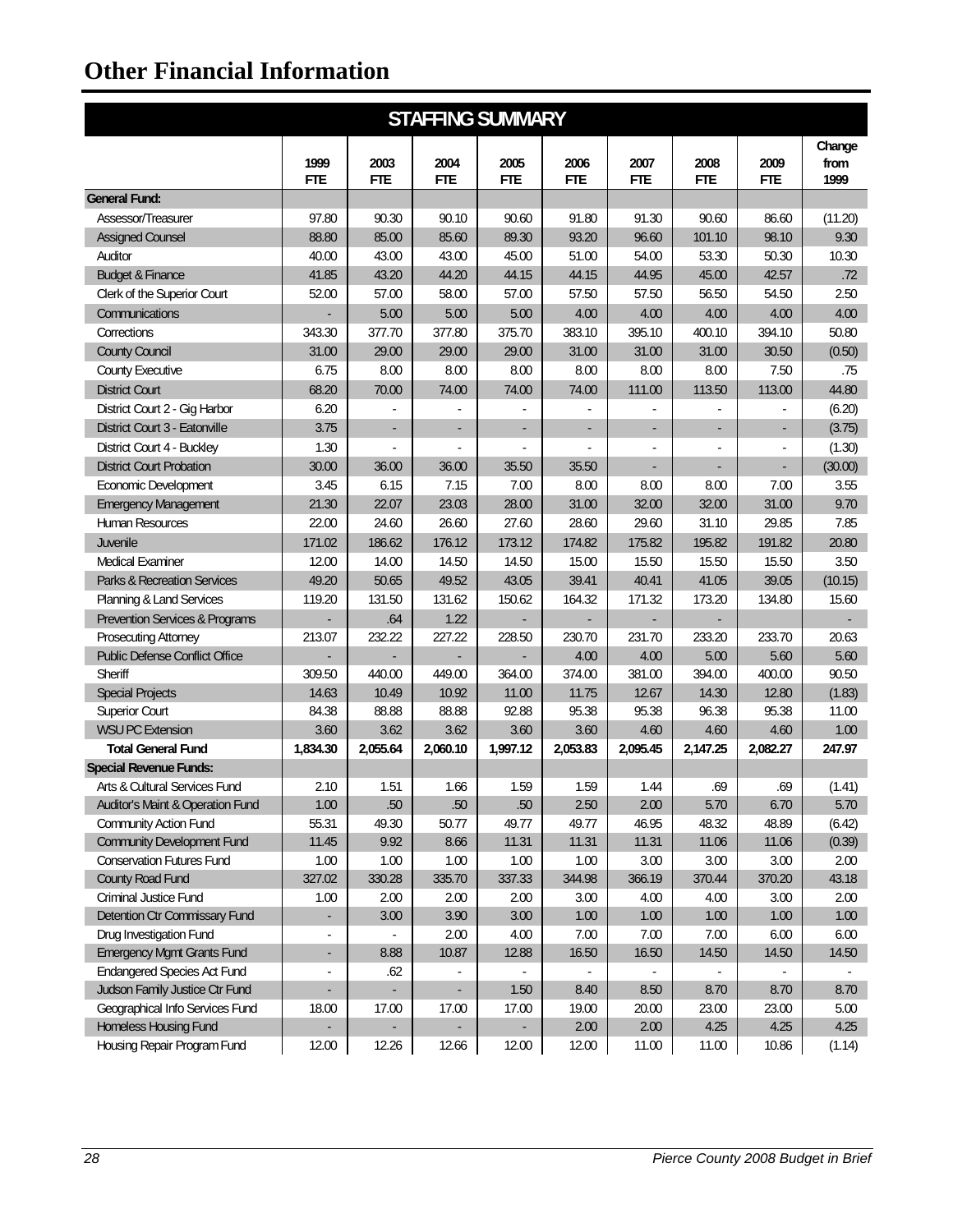|                                       |                                                              |                    |                    | <b>STAFFING SUMMARY</b> |                    |                          |                          |                    |                        |
|---------------------------------------|--------------------------------------------------------------|--------------------|--------------------|-------------------------|--------------------|--------------------------|--------------------------|--------------------|------------------------|
|                                       | 1999<br><b>FTE</b>                                           | 2003<br><b>FTE</b> | 2004<br><b>FTE</b> | 2005<br><b>FTE</b>      | 2006<br><b>FTE</b> | 2007<br><b>FTE</b>       | 2008<br><b>FTE</b>       | 2009<br><b>FTE</b> | Change<br>from<br>1999 |
| Human Services Fund                   | 136.62                                                       | 220.20             | 220.37             | 224.47                  | 278.41             | 320.06                   | 149.99                   | 149.49             | 12.87                  |
| Law Enforcement Fund                  | 73.00                                                        |                    |                    |                         |                    |                          |                          |                    | (73.00)                |
| <b>Mental Health Fund</b>             | ×,                                                           | ÷,                 | ÷.                 | ÷                       |                    | ÷.                       | 161.91                   | 162.41             | 162.41                 |
| Park Impact Fees Fund                 | $\blacksquare$                                               | $\blacksquare$     |                    | .05                     | .05                | .05                      | .05                      | .05                | .05                    |
| Parks Sales Tax Fund                  | L.                                                           | $\blacksquare$     | .64                | 1.00                    | 6.15               | 7.15                     | 6.31                     | 5.85               | 5.85                   |
| Paths and Trails Fund                 | 2.05                                                         | 2.11               | 2.02               | 1.02                    | 2.21               | 2.21                     | 2.41                     | 2.87               | .82                    |
| Peninsula Recreation Prgm Fund        | ÷,                                                           | 2.00               | 2.00               | 2.00                    | $\sim$             | $\overline{\phantom{a}}$ | ÷                        |                    |                        |
| Puget Sound Behavioral Hith Fd        | ä,                                                           | 108.40             | 106.04             | 97.86                   | 41.05              |                          |                          |                    |                        |
| Rainier Communications Comm Fd        | 5.00                                                         | 6.00               | 6.00               | 6.00                    | 7.00               | 7.00                     | 8.00                     | 8.00               | 3.00                   |
| <b>REET River Fund</b>                | 3.09                                                         | 1.95               | 1.71               | 1.57                    | 1.39               | 1.51                     | 1.51                     | 1.51               | (1.58)                 |
| Second REET Parks Fund                |                                                              | .25                | .89                | 1.15                    | 1.20               | 1.20                     | 1.20                     | 1.20               | 1.20                   |
| Surface Water Mgmt Fund               | 35.78                                                        | 46.15              | 52.06              | 55.27                   | 60.29              | 62.00                    | 73.50                    | 67.70              | 31.92                  |
| Tourism, Promotion & Cap Fac Fd       |                                                              | .43                | .42                |                         |                    |                          |                          |                    |                        |
| <b>Veterans' Relief Fund</b>          | 3.00                                                         | 3.00               | 3.00               | 3.00                    | 3.00               | 3.00                     | 3.00                     | 3.00               |                        |
| <b>Wellness Program Fund</b>          | 1.00                                                         |                    |                    |                         |                    |                          |                          |                    | (1.00)                 |
| 911 System Fund                       | 4.45                                                         | 4.88               | 4.96               | 4.00                    | 4.00               | 4.46                     | 4.46                     | 4.46               | .01                    |
| <b>Total Special Revenue Funds</b>    | 692.87                                                       | 831.64             | 846.83             | 851.27                  | 884.80             | 909.53                   | 925.00                   | 918.39             | 225.52                 |
| <b>Capital Projects:</b>              |                                                              |                    |                    |                         |                    |                          |                          |                    |                        |
| Admin Bldg & Facilities Fund          | .13                                                          | .16                | ÷.                 | н,                      | ٠                  | $\overline{\phantom{a}}$ | ۰                        | ×,                 | (0.13)                 |
| Parking Facility Fund                 | .64                                                          | ä,                 |                    |                         |                    |                          | $\blacksquare$           | $\blacksquare$     | (0.64)                 |
| Permanent Jail Construction Fund      | 1.41                                                         | 4.92               | .89                | .50                     | .09                |                          | 1.05                     | 2.95               | 1.54                   |
| <b>REET Capital Improvement Fund</b>  | 1.27                                                         | 2.74               | 3.47               | 2.85                    | 3.98               | 4.65                     | 5.35                     | 3.95               | 2.68                   |
| 1% for Arts Construction Fund         |                                                              | .25                | .10                | .10                     | .60                | .75                      | .50                      | .50                | .50                    |
| 2501 Corporate Express Bldg Fd        |                                                              |                    |                    | 1.29                    | 1.39               | 1.80                     | 1.15                     |                    |                        |
| <b>Transportation Facilities Fund</b> |                                                              |                    |                    |                         | 1.00               | 1.00                     |                          |                    |                        |
| <b>Total Capital Projects</b>         | 3.45                                                         | 8.07               | 4.46               | 4.74                    | 7.06               | 8.20                     | 8.05                     | 7.40               | 3.95                   |
| <b>Enterprise Funds:</b>              |                                                              |                    |                    |                         |                    |                          |                          |                    |                        |
| <b>Airport Fund</b>                   | 2.00                                                         | 1.60               | 1.60               | 1.60                    | 2.63               | 2.62                     | 2.77                     | 4.77               | 2.77                   |
| Chambers Bay Golf Course Fund         |                                                              |                    |                    | .80                     | .75                | .50                      | .20                      | .50                | .50                    |
| <b>Golf Courses Fund</b>              | 8.45                                                         | 8.84               | 8.78               | 8.78                    | 8.53               | 9.53                     | 9.53                     | 9.53               | 1.08                   |
| PC Ferry Services Fund                |                                                              | 1.07               | 1.61               | 1.89                    | 2.80               | 2.62                     | 2.62                     | 3.62               | 3.62                   |
| Sewer Utility Fund                    | 101.06                                                       | 104.66             | 111.76             | 118.39                  | 126.38             | 135.09                   | 144.39                   | 146.09             | 45.03                  |
| Sewer Utility Construction Fund       | ۰                                                            | $\frac{1}{2}$      | $\sim$             |                         | $\sim$             | $\overline{\phantom{a}}$ | $\overline{\phantom{a}}$ |                    | $\sim$                 |
| Solid Waste Mgmt Fund                 | 12.61                                                        | 13.71              | 14.44              | 16.02                   | 16.11              | 15.68                    | 18.68                    | 18.72              | 6.11                   |
| <b>Water Utility Fund</b>             |                                                              | .30                | .31                | .09                     | .01                | .10                      | .10                      | 1.10               | 1.10                   |
| <b>Total Enterprise Funds</b>         | 124.12                                                       | 130.18             | 138.50             | 147.57                  | 157.21             | 166.14                   | 178.29                   | 184.33             | 60.21                  |
| <b>Internal Serv Funds:</b>           |                                                              |                    |                    |                         |                    |                          |                          |                    |                        |
| Equipment Rental & Revolving Fd       | 24.10                                                        | 24.43              | 24.47              | 24.46                   | 24.27              | 24.30                    | 26.30                    | 27.30              | 3.20                   |
| <b>Facilities Management Fund</b>     | 36.77                                                        | 44.75              | 45.99              | 52.21                   | 52.66              | 52.88                    | 53.75                    | 54.30              | 17.53                  |
| <b>Fleet Rental Fund</b>              | 3.40<br>3.40<br>3.45<br>3.45<br>3.40<br>3.40<br>3.15<br>3.45 |                    | .25                |                         |                    |                          |                          |                    |                        |
| <b>General Services Fund</b>          | 8.20                                                         | 8.20               | 8.20               | 8.20                    | 8.20               | 8.80                     | 8.80                     | 8.80               | .60                    |
| Information Technology Fund           | 101.64                                                       | 102.00             | 110.00             | 111.00                  | 114.50             | 115.50                   | 118.50                   | 116.50             | 14.86                  |
| Radio Communication Fund              | 6.25                                                         | 8.05               | 8.17               | 7.00                    | 7.00               | 8.54                     | 9.54                     | 9.54               | 3.29                   |
| Self Insurance Fund                   | 6.30                                                         | 6.30               | 6.30               | 6.30                    | 6.30               | 6.30                     | 6.30                     | 6.30               |                        |
| <b>Workers Compensation Fund</b>      | 2.70                                                         | 2.70               | 2.70               | 2.70                    | 2.70               | 2.70                     | 2.70                     | 2.70               |                        |
| <b>Total Internal Serv Fnds</b>       | 189.11                                                       | 199.83             | 209.23             | 215.32                  | 219.08             | 222.47                   | 229.29                   | 228.84             | 39.73                  |
| <b>TOTAL FUNDS</b>                    | 2,843.85                                                     | 3,225.36           | 3,259.12           | 3,216.02                | 3,321.98           | 3,401.79                 | 3,487.88                 | 3,421.23           | 577.38                 |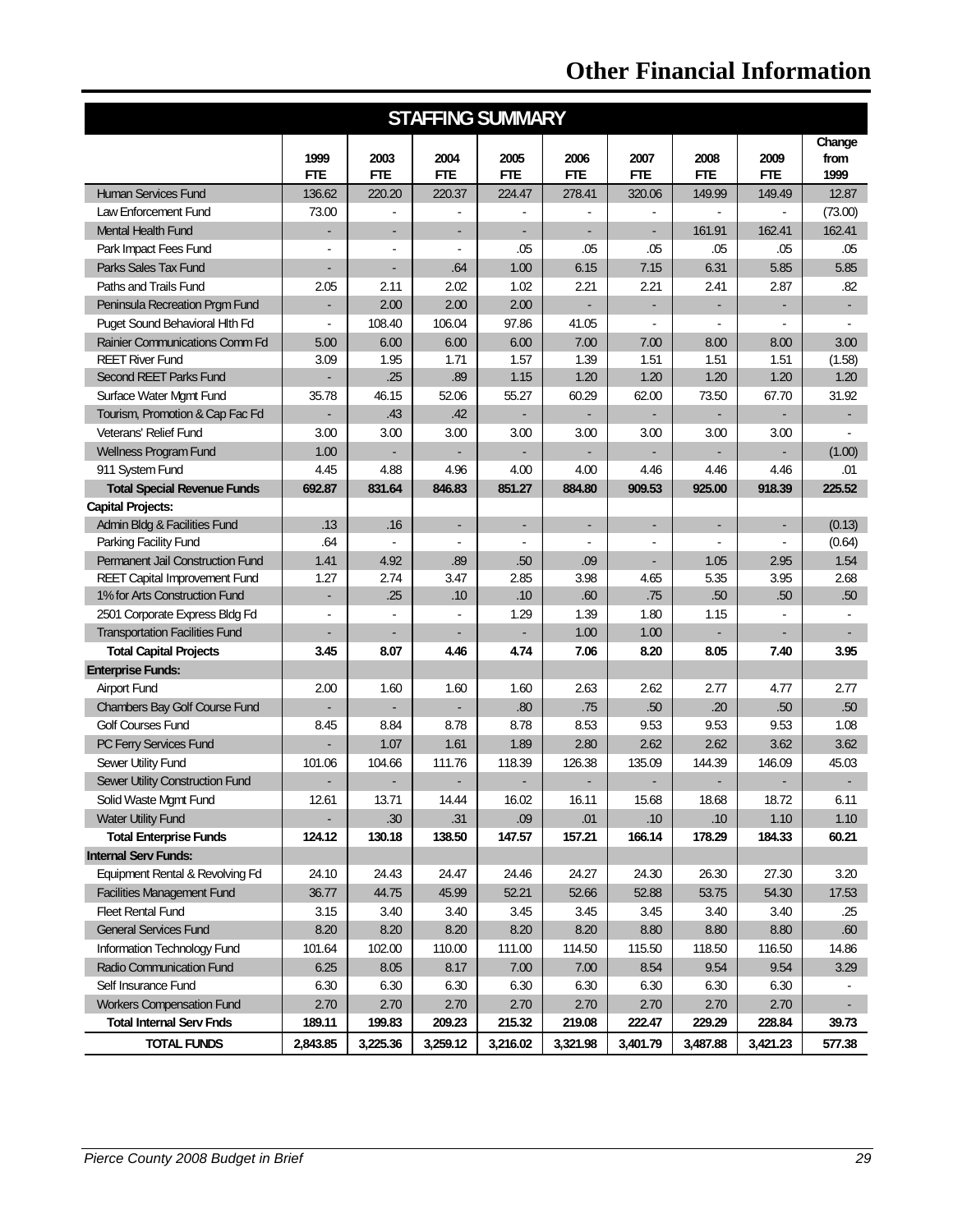| DEPARTMENTAL EXPENDITURES/EXPENSES BY FUNCTION                       |                          |                          |                             |                  |
|----------------------------------------------------------------------|--------------------------|--------------------------|-----------------------------|------------------|
|                                                                      | 2009                     | 2008                     | <b>Absolute</b>             | <b>Percent</b>   |
|                                                                      | <b>Budget</b>            | <b>Budget</b>            | Change                      | Change           |
| <b>General Government</b><br>Assessor/Treasurer                      | \$<br>10,801,270         | \$<br>10,561,430 \$      | 239,840                     | 2.3%             |
| Auditor                                                              | 8,520,520                | 10,536,825               | (2,016,305)                 | (19.1)           |
| Auditor'S Maint & Oper Fund                                          | 1,597,180                | 1,493,790                | 103,390                     | 6.9              |
| <b>Bond Debt Service</b>                                             | 411,980                  | 418,220                  | (6, 240)                    | (1.5)            |
| Budget & Finance                                                     | 5,458,990                | 5,380,970                | 78,020                      | 1.4              |
| <b>Capital Improvement Projects</b>                                  |                          | 110,000                  | (110,000)                   | (100.0)          |
| Communications                                                       | 752,180                  | 700,210                  | 51,970                      | 7.4              |
| <b>County Council</b>                                                | 4,190,760                | 4,227,610                | (36, 850)                   | (0.9)            |
| <b>County Executive</b><br>Employee Assistance Program Fd            | 1,117,570                | 1,151,700<br>74,000      | (34, 130)                   | (3.0)            |
| Human Resources                                                      | 73,260<br>4,003,780      | 3,904,100                | (740)<br>99,680             | (1.0)<br>2.6     |
| <b>Miscellaneous Current Expense</b>                                 | 1,491,326                | 1,835,680                | (344, 354)                  | (18.8)           |
| Rainier Communicatn Commiss Fd                                       | 1,466,610                | 1,335,470                | 131,140                     | 9.8              |
| <b>REET Capital Improvement Fund</b>                                 | 706,150                  | 5,474,280                | (4,768,130)                 | (87.1)           |
| <b>REET Electronic Technology Fd</b>                                 | 370,000                  | 300,000                  | 70,000                      | 23.3             |
| <b>Special Projects</b>                                              | 2,026,670                | 1,497,090                | 529,580                     | 35.4             |
| <b>State Auditor</b>                                                 | 171,640                  | 175,000                  | (3,360)                     | (1.9)            |
| <b>Total General Government</b>                                      | 43,159,886               | 49,176,375               | (6,016,489)                 | (12.2)           |
| <b>Public Safety</b>                                                 |                          |                          |                             |                  |
| Auditor<br>Capital Improvement Projects                              | 1,360,120<br>500,000     | 1,249,040<br>550,000     | 111,080<br>(50,000)         | 8.9<br>(9.1)     |
| Clear Zone Land Acquisition                                          | 500,000                  | 975,000                  | (475,000)                   | (48.7)           |
| Corrections                                                          | 50,649,290               | 47,424,610               | 3,224,680                   | 6.8              |
| <b>Criminal Justice Fund</b>                                         | 708,750                  | 925,949                  | (217, 199)                  | (23.5)           |
| Detention Center Commissary Fd                                       | 1,100,880                | 977,470                  | 123,410                     | 12.6             |
| <b>District Court</b>                                                | 3,697,210                | 3,540,460                | 156,750                     | 4.4              |
| Drug Investigation Fund                                              | 1,581,660                | 1,544,020                | 37,640                      | 2.4              |
| <b>Emergency Management</b>                                          | 3,599,760                | 3,530,230                | 69,530                      | 2.0              |
| <b>Emergency Managemt Grants Fd</b>                                  | 5,183,670                | 5,193,150                | (9,480)                     | (0.2)            |
| Juvenile<br>Marine Services Fund                                     | 18,073,800<br>208,590    | 18,060,771<br>137,180    | 13,029<br>71,410            | 0.1<br>52.1      |
| <b>Medical Examiner</b>                                              | 2,165,580                | 1,887,250                | 278,330                     | 14.7             |
| Miscellaneous Current Expense                                        | 1,081,708                | 1,012,125                | 69,583                      | 6.9              |
| <b>Parks And Recreation Services</b>                                 | 52,030                   | 52,040                   | (10)                        | (0.0)            |
| Permanent Jail Construction Fd                                       | 9,619,160                | 3,989,070                | 5,630,090                   | 141.1            |
| <b>Prevention Services &amp; Programs</b>                            | 1,712,500                | 1,750,000                | (37,500)                    | (2.1)            |
| <b>REET Capital Improvement Fund</b>                                 | 837,550                  | 2,629,300                | (1,791,750)                 | (68.1)           |
| Sheriff                                                              | 61,100,880               | 57,888,180               | 3,212,700                   | 5.5              |
| <b>Special Projects</b>                                              | 112,590                  | 133,480                  | (20, 890)                   | (15.7)           |
| 2501 Corporate Express Bldg Fd                                       | 172,950                  | 3,669,950                | (3,497,000)                 | (95.3)           |
| 911 System Fund<br><b>Total Public Safety</b>                        | 6,262,450<br>170,281,128 | 6,193,080<br>163,312,355 | 69,370<br>6,968,773         | 1.1<br>4.3       |
| <b>Physical Environment</b>                                          |                          |                          |                             |                  |
| Conservation Futures Fund                                            | 3,786,670                | 10,247,910               | (6,461,240)                 | (63.0)           |
| <b>Endangered Species Act Fund</b>                                   | 60,000                   | 301,710                  | (241, 710)                  | (80.1)           |
| <b>Federal Forest Services Fund</b>                                  | 32,940                   | 168,220                  | (135, 280)                  | (80.4)           |
| GIS Fund                                                             | 3,611,830                | 4,286,870                | (675,040)                   | (15.7)           |
| <b>Miscellaneous Current Expense</b>                                 | 360,800                  | 202,530                  | 158,270                     | 78.1             |
| <b>REET River Improvement Fund</b>                                   | 6,624,260                | 9,631,140                | (3,006,880)                 | (31.2)           |
| <b>Special Projects</b>                                              | 541,820                  | 530,550                  | 11,270                      | 2.1              |
| Surface Water Management Fund<br><b>Total Physical Environment</b>   | 22,491,790<br>37,510,110 | 27,851,940<br>53,220,870 | (5,360,150)<br>(15,710,760) | (19.2)<br>(29.5) |
| Legal & Judicial                                                     |                          |                          |                             |                  |
| <b>Assigned Counsel</b>                                              | 14,643,200               | 14,823,020               | (179, 820)                  | (1.2)            |
| Clerk                                                                | 5,283,960                | 5,214,510                | 69,450                      | 1.3              |
| <b>Criminal Justice Fund</b>                                         | 583,150                  | 630,610                  | (47, 460)                   | (7.5)            |
| <b>Dispute Resolution Center Fund</b>                                | 155,000                  | 135,500                  | 19,500                      | 14.4             |
| <b>District Court</b>                                                | 8,749,610                | 8,725,750                | 23,860                      | 0.3              |
| Judson Family Justice Ctr Fd                                         | 1,428,640                | 1,768,910                | (340, 270)                  | (19.2)           |
| Juvenile                                                             | 2,986,320                | 2,901,780                | 84,540                      | 2.9              |
| Miscellaneous Current Expense                                        | 392,330                  | 392,330                  |                             |                  |
| <b>Prosecuting Attorney</b><br><b>Public Defense Conflict Office</b> | 27,012,730               | 25,549,128               | 1,463,602                   | 5.7              |
| <b>REET Capital Improvement Fund</b>                                 | 776,490<br>1,859,120     | 745,930<br>6,991,930     | 30,560<br>(5, 132, 810)     | 4.1<br>(73.4)    |
| <b>Superior Court</b>                                                | 14,265,430               | 14,157,480               | 107,950                     | 0.8              |
| <b>Total Legal &amp; Judicial</b>                                    | 78,135,980               | 82,036,878               | (3,900,898)                 | (4.8)            |
|                                                                      |                          |                          |                             |                  |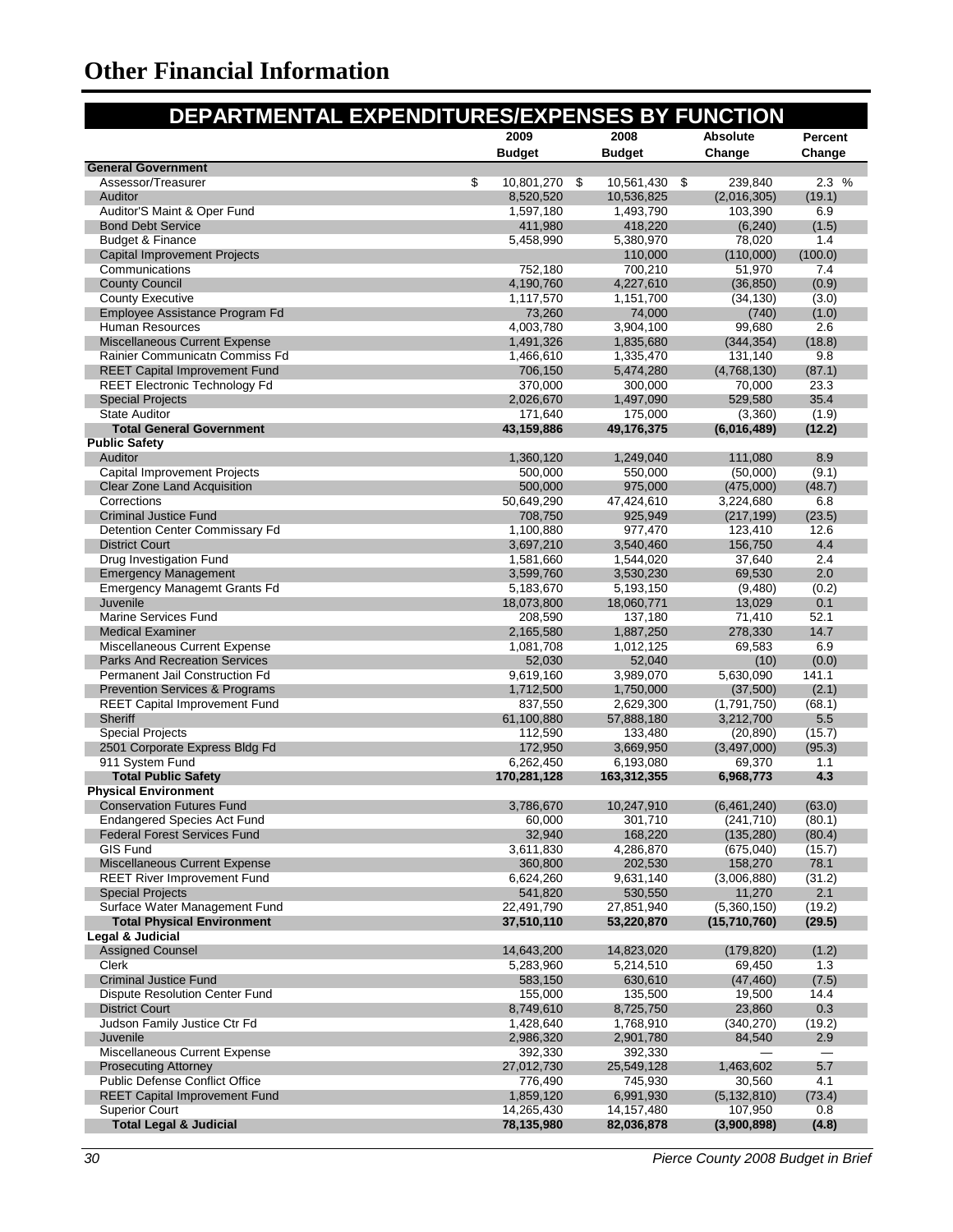| DEPARTMENTAL EXPENDITURES/EXPENSES BY FUNCTION                         |                         |                         |                           |                    |
|------------------------------------------------------------------------|-------------------------|-------------------------|---------------------------|--------------------|
|                                                                        | 2009                    | 2008                    | <b>Absolute</b>           | Percent            |
|                                                                        | <b>Budget</b>           | <b>Budget</b>           | Change                    | Change             |
| <b>Economic Environment</b>                                            |                         |                         |                           |                    |
| <b>Community Development Fund</b>                                      | 3,082,070               | 4,148,210               | (1,066,140)               | (25.7)             |
| <b>Economic Development</b><br>Homeless Housing Program Fund           | 1,226,530<br>4,055,240  | 1,088,810<br>3,608,310  | 137,720<br>446,930        | 12.6<br>12.4       |
| <b>Housing Repair Programs Fund</b>                                    | 6,204,370               | 6,262,550               | (58, 180)                 | (0.9)              |
| Low Income Housing Fee Fund                                            | 1,820,400               | 2,500,300               | (679,900)                 | (27.2)             |
| <b>Miscellaneous Current Expense</b>                                   | 121,460                 | 399,450                 | (277,990)                 | (69.6)             |
| <b>Planning And Land Services</b>                                      | 17,397,780              | 19,851,454              | (2,453,674)               | (12.4)             |
| <b>Special Projects</b>                                                | 270,780                 | 282,300                 | (11,520)                  | (4.1)              |
| <b>Total Economic Environment</b>                                      | 34,178,630              | 38,141,384              | (3,962,754)               | (10.4)             |
| <b>Mental/Physical Health</b><br><b>Community Action Fund</b>          | 6,996,440               | 6,908,705               | 87.735                    | 1.3                |
| <b>Health Department</b>                                               | 41,337,709              | 37, 193, 189            | 4,144,520                 | 11.1               |
| <b>Health Services</b>                                                 | 3,070,210               | 3,185,020               | (114, 810)                | (3.6)              |
| Human Services Construction Fd                                         | 2,010                   | 789,490                 | (787, 480)                | (99.7)             |
| Human Services Fund                                                    | 36,839,590              | 37,513,290              | (673, 700)                | (1.8)              |
| <b>Mental Health Fund</b>                                              | 17,610,900              | 19,860,210              | (2, 249, 310)             | (11.3)             |
| Miscellaneous Current Expense                                          | 762,220                 | 1,068,620               | (306, 400)                | (28.7)             |
| <b>REET Capital Improvement Fund</b>                                   | 152,050                 | 876,010                 | (723,960)                 | (82.6)<br>4.5      |
| Veterans Relief Fund<br><b>Total Mental/Physical Health</b>            | 955,420<br>107,726,549  | 914,410<br>108,308,944  | 41,010<br>(582, 395)      | (0.5)              |
| <b>Cultural &amp; Recreation</b>                                       |                         |                         |                           |                    |
| Arts And Cultural Services Fd                                          | 200,250                 | 236,870                 | (36, 620)                 | (15.5)             |
| <b>Capital Improvement Projects</b>                                    |                         | 40,000                  | (40,000)                  | (100.0)            |
| Chambers Bay Golf Course Fund                                          | 7,460,720               | 5,176,160               | 2,284,560                 | 44.1               |
| <b>Golf Courses Fund</b>                                               | 2,010,440               | 2,333,320               | (322, 880)                | (13.8)             |
| <b>Miscellaneous Current Expense</b>                                   | 498,836                 | 871,620                 | (372, 784)                | (42.8)             |
| <b>Parks And Recreation Services</b>                                   | 6,657,230               | 6,543,630               | 113,600                   | 1.7<br>(5.5)       |
| <b>Parks Construction Fund</b><br>Parks Impact Fee Fund                | 5,282,990<br>570,160    | 5,591,030<br>3,384,200  | (308, 040)<br>(2,814,040) | (83.2)             |
| Parks Sales Tax Fund                                                   | 4,230,030               | 5,781,510               | (1,551,480)               | (26.8)             |
| Paths And Trails Fund                                                  | 3,276,690               | 8,391,520               | (5, 114, 830)             | (61.0)             |
| <b>Pierce County Fair Fund</b>                                         | 198,470                 | 181,570                 | 16,900                    | 9.3                |
| Second REET Parks Fund                                                 | 4,256,970               | 4,814,740               | (557, 770)                | (11.6)             |
| <b>Special Projects</b>                                                |                         | 626,000                 | (626,000)                 | (100.0)            |
| Tourism, Promotion, Facil Fund                                         | 632,840                 | 647,310                 | (14, 470)                 | (2.2)              |
| <b>WSU PC Extension</b><br>1% For Arts Construction Fd                 | 955,390<br>337,730      | 974,350<br>614,840      | (18,960)<br>(277, 110)    | (1.9)<br>(45.1)    |
| <b>Total Cultural &amp; Recreation</b>                                 | 36,568,746              | 46,208,670              | (9,639,924)               | (20.9)             |
| <b>Debt Service</b>                                                    |                         |                         |                           |                    |
| Limited GO Bond Redemption Fd                                          | 8,894,200               | 8,893,780               | 420                       |                    |
| <b>Total Debt Service</b>                                              | 8,894,200               | 8,893,780               | 420                       |                    |
| <b>Public Works &amp; Utilities</b>                                    |                         |                         |                           |                    |
| County Road Fund                                                       | 70.743.260              | 68,900,420              | 1,842,840                 | 2.7                |
| <b>Ferry Services Fund</b>                                             | 4,626,000               | 4,251,880               | 374,120                   | 8.8                |
| Miscellaneous Current Expense<br><b>Public Works Construction Fund</b> | 113,222<br>55,870,000   | 283,058<br>51,662,000   | (169, 836)<br>4,208,000   | (60.0)<br>8.1      |
| Second REET Roads Fund                                                 | 22,874,000              | 18,775,810              | 4,098,190                 | 21.8               |
| <b>Sewer Bond Funds</b>                                                | 1,716,290               | 5,485,060               | (3,768,770)               | (68.7)             |
| Sewer Facil Restric Reserve Fd                                         | 10,348,740              | 14,499,240              | (4, 150, 500)             | (28.6)             |
| <b>Sewer Utility Const Funds</b>                                       | 22,005,300              | 29,938,630              | (7,933,330)               | (26.5)             |
| Sewer Utility Fund                                                     | 40,920,060              | 43,467,470              | (2,547,410)               | (5.9)              |
| Solid Waste Mgmt Fund                                                  | 6,542,180               | 6,136,910               | 405,270                   | 6.6                |
| <b>Special Projects</b><br><b>Airport Fund</b>                         | 18,834,940              | 73,930<br>1,578,015     | (73,930)<br>17,256,925    | (100.0)<br>1,093.6 |
| <b>Traffic Impact Fee Fund</b>                                         | 6,790,030               | 6,000,000               | 790,030                   | 13.2               |
| <b>Transportation Facilities Fund</b>                                  | 2,648,880               | 9,352,760               | (6,703,880)               | (71.7)             |
| <b>Water Utility Fund</b>                                              | 300,650                 | 188,940                 | 111,710                   | 59.1               |
| <b>Total Public Works &amp; Utilities</b>                              | 264,333,552             | 260,594,123             | 3,739,429                 | 1.4                |
| <b>Internal Service</b>                                                |                         |                         |                           |                    |
| <b>Equipment Services Division Fd</b>                                  | 15,064,840              | 15,324,050              | (259, 210)                | (1.7)              |
| <b>Facilities Management Fund</b>                                      | 13,767,870              | 12,790,960              | 976,910                   | 7.6                |
| <b>Fleet Rental Fund</b><br><b>General Services Fund</b>               | 5,193,460               | 4,893,640               | 299,820<br>(12, 540)      | 6.1<br>(0.4)       |
| Information Technology Fund                                            | 3,364,980<br>20,261,820 | 3,377,520<br>19,722,190 | 539,630                   | 2.7                |
| Radio Communications Fund                                              | 2,896,780               | 2,946,300               | (49, 520)                 | (1.7)              |
| Self Insurance Fund                                                    | 9,124,030               | 8,705,890               | 418,140                   | 4.8                |
| <b>Workers Compensation Fund</b>                                       | 4,023,250               | 3,584,940               | 438,310                   | 12.2               |
| <b>Total Internal Service</b>                                          | 73,697,030              | 71,345,490              | 2,351,540                 | 3.3                |
| <b>County Fund Total</b>                                               | \$<br>854,485,811       | 881,238,869             | (26,753,058)              | (3.0) %            |

*Pierce County 2009 Budget in Brief 31*